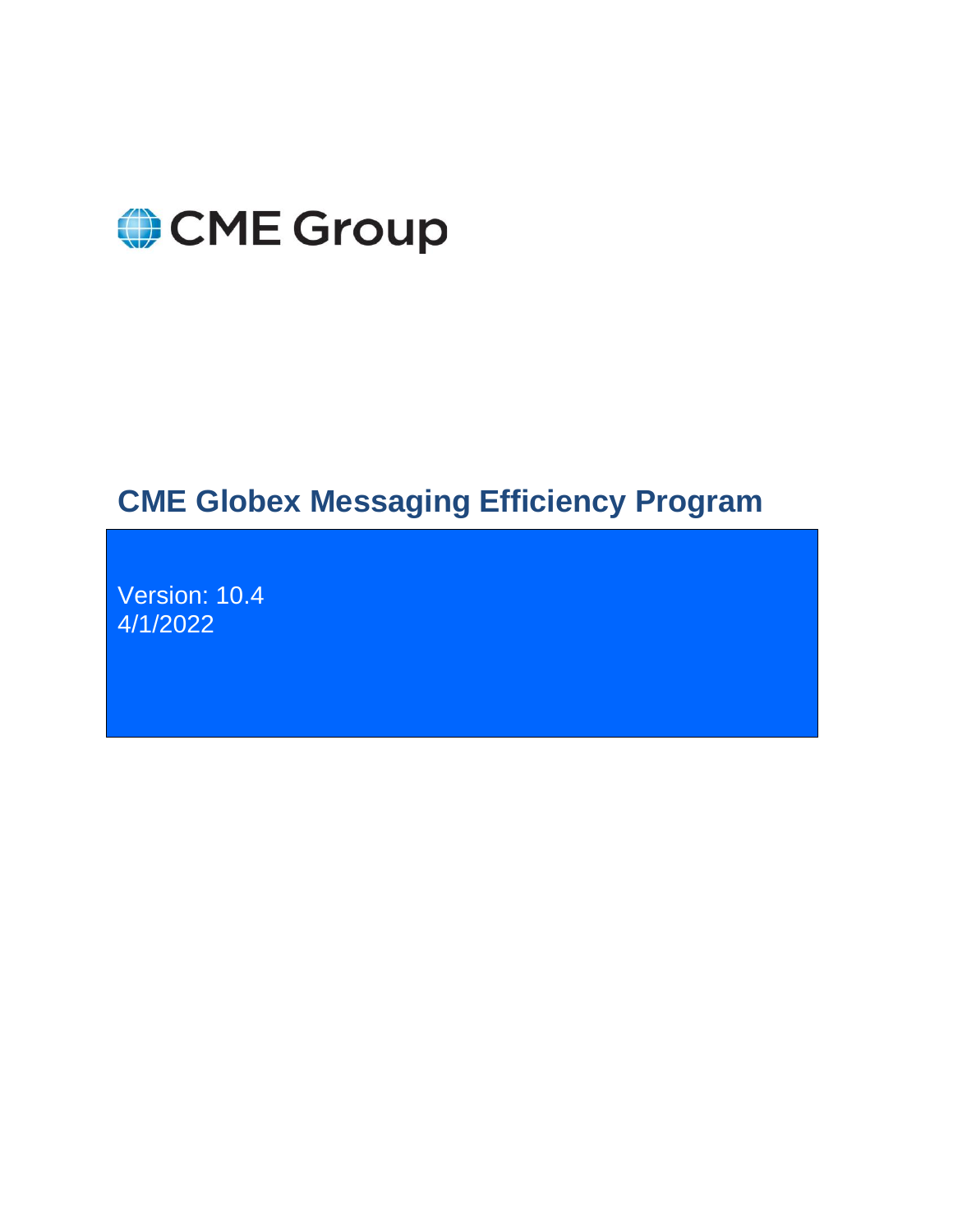#### <span id="page-1-0"></span>*Regulatory and Trading Advice Disclaimer*

As the world's leading and most diverse derivatives marketplace, CME Group enables clients to trade futures, options, cash and OTC markets, optimize portfolios, and analyze data – empowering market participants worldwide to efficiently manage risk and capture opportunities. CME Group exchanges offer the widest range of global benchmark products across all major asset classes based on interest rates, equity indexes, foreign exchange, energy, agricultural products and metals. The company offers futures and options on futures trading through the CME Globex® platform, fixed income trading via BrokerTec and foreign exchange trading on the EBS platform. In addition, it operates one of the world's leading central counterparty clearing providers, CME Clearing. With a range of pre- and post-trade products and services underpinning the entire lifecycle of a trade, CME Group also offers optimization and reconciliation services through TriOptima, and trade processing services through Traiana.

The CME Group exchanges include four Designated Contract Markets (DCMs), the Chicago Mercantile Exchange Inc ("CME"), the Chicago Board of Trade, Inc. ("CBOT"), the New York Mercantile Exchange, Inc. ("NYMEX"), and the Commodity Exchange, Inc. ("COMEX"). The Clearing Division of CME is a derivative clearing organization ("DCO") for CME Group DCMs.

Exchange traded and cleared Over-The-Counter (OTC) derivatives are not suitable for all investors and involve the risk of loss. Exchange traded and OTC derivatives are leveraged investments, and because only a percentage of a contract's value is required to trade, it is possible to lose more than the amount of money initially deposited for an exchange traded or OTC derivative position. Therefore, investors should only use funds that they can afford to lose without affecting their lifestyles and only a portion of those funds should be devoted to any one trade because investors cannot expect to profit on every trade as it does not take into account their objectives, financial situation or needs. Investors should obtain appropriate professional advice before acting on or relying on the contents of the Website.

All matters pertaining to rules and specifications herein are made subject to and are superseded by official CME, CBOT, and NYMEX and COMEX rulebooks. Current rules should be consulted in all cases including matters relevant to contract specifications.

Any research views expressed represent those of the individual author and do not necessarily represent the views of the CME Group or its affiliates. Any demonstrative examples are hypothetical situations, used for explanation purposes only, and should not be considered investment advice or the results of actual market experience.

While CME Group strives to provide accurate and timely information, there may be inadvertent inaccuracies, errors and omissions, for which we apologize. We reserve the right to make changes and corrections at any time, without notice. The content is provided on an "AS IS," "AS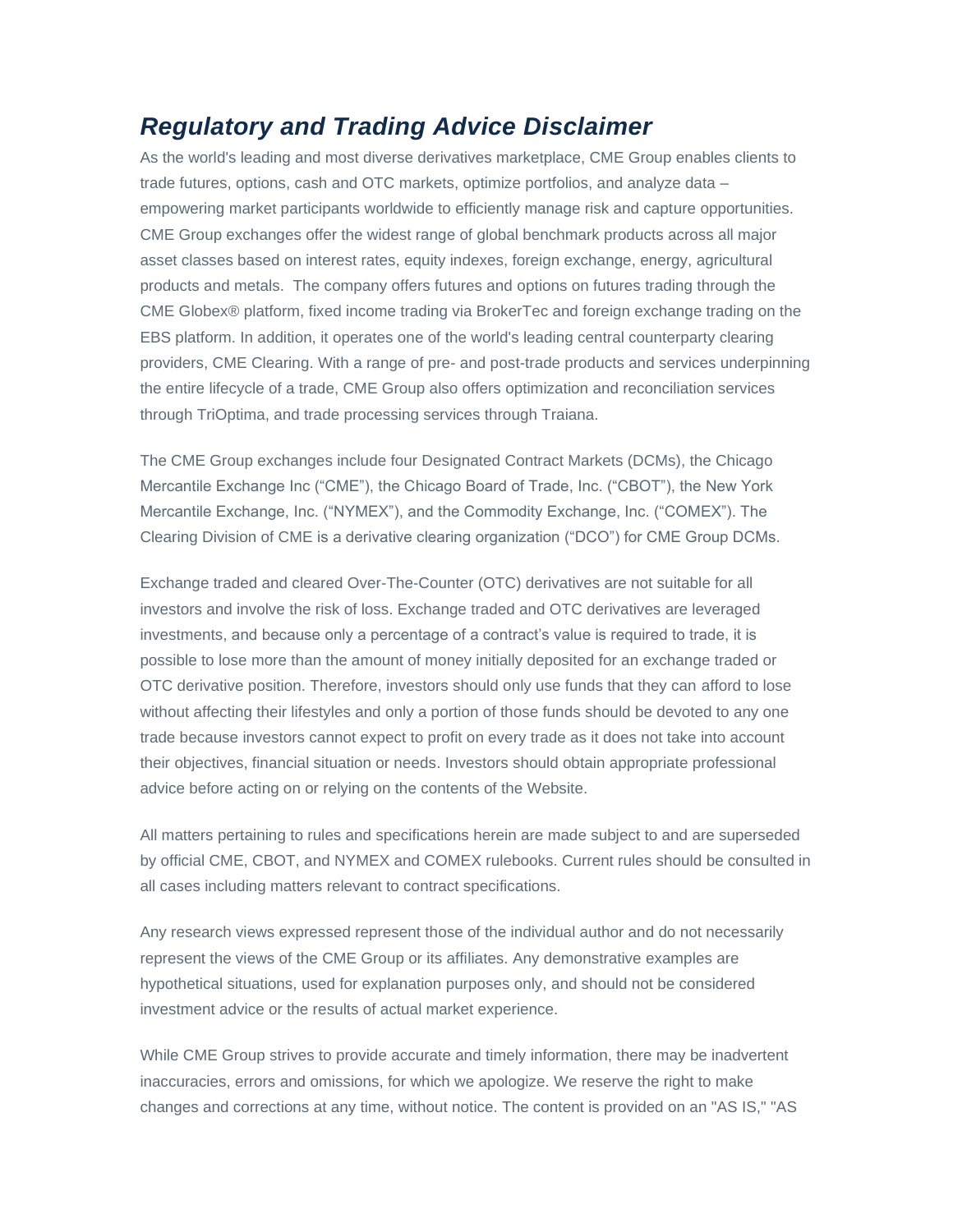AVAILABLE" Basis. CME Group does not warrant the accuracy or completeness of the information, text, graphics, links, or other items contained on the site, and CME Group expressly disclaims liability for errors or omissions in these materials. CME Group makes no commitment to update the information contained on the Website. Any information denoting past or historical performance is not indicative of future performance and no reliance shall be placed on such information. No representations or warranties are made and nothing herein shall be construed to amount to an opinion or be binding on any person.

NOTHING CONTAINED IN THIS WEBSITE CONSTITUTES INVESTMENT ADVICE, NOR DOES IT CONSTITUTE THE SOLICITATION OF THE PURCHASE OR SALE OF ANY FUTURES OR OPTIONS. THE WEBSITE CONTENT IS FOR GENERAL INFORMATION ONLY AND SHOULD NOT BE REGARDED AS CONSTITUTING AN OFFER OR A SOLICITATION TO BUY OR SELL ANY SECURITIES OR FINANCIAL ASSETS AND SHOULD NOT BE REGARDED AS INVESTMENT ADVICE.

CME GROUP DOES NOT REPRESENT THAT ANY MATERIAL OR INFORMATION CONTAINED IN THIS WEBSITE IS APPROPRIATE FOR USE OR PERMITTED IN ANY JURISDICTION OR COUNTRY WHERE SUCH USE OR DISTRIBUTION WOULD BE CONTRARY TO ANY APPLICABLE LAW OR REGULATION.

None of CME Group entities are registered or licensed to provide, nor does it purport to provide, financial services of any kind in some jurisdictions, including, but not limited to, India, Korea, Malaysia, New Zealand, People's Republic of China, Philippines, Taiwan, Thailand, Vietnam, Qatar and South Africa and in any jurisdiction where CME Group is not authorized to do business or where such distribution would be contrary to the local laws and regulations. The information contained in this website and relevant websites is not directed at any person in Japan. In these jurisdictions, this website and any content herein have not been reviewed or approved by any regulatory authority and access shall be at the liability of the user. Any trades undertaken in the aforesaid jurisdictions will be at the sole risk of the relevant investor and should always be made in compliance with the local laws and regulations applicable in such jurisdictions. In the Republic of Korea this website is directed solely to "professional investors" as defined in Article 9(5) of the Financial Investment Services and Capital Markets Act and related rules.

In the United States, swaps trading should only be undertaken by investors who are Eligible Contract Participants (ECPs) within the meaning of Section 1a(18) of the Commodity Exchange Act. Non-US investors must take into consideration that most or all of the products featured herein are denominated and traded and, for those settled in cash, in a currency other than their own. Further, the corresponding contracts may not be subject to the laws of their own jurisdiction. Investors should seek their own advice as relevant rules that may apply to a particular transaction could vary.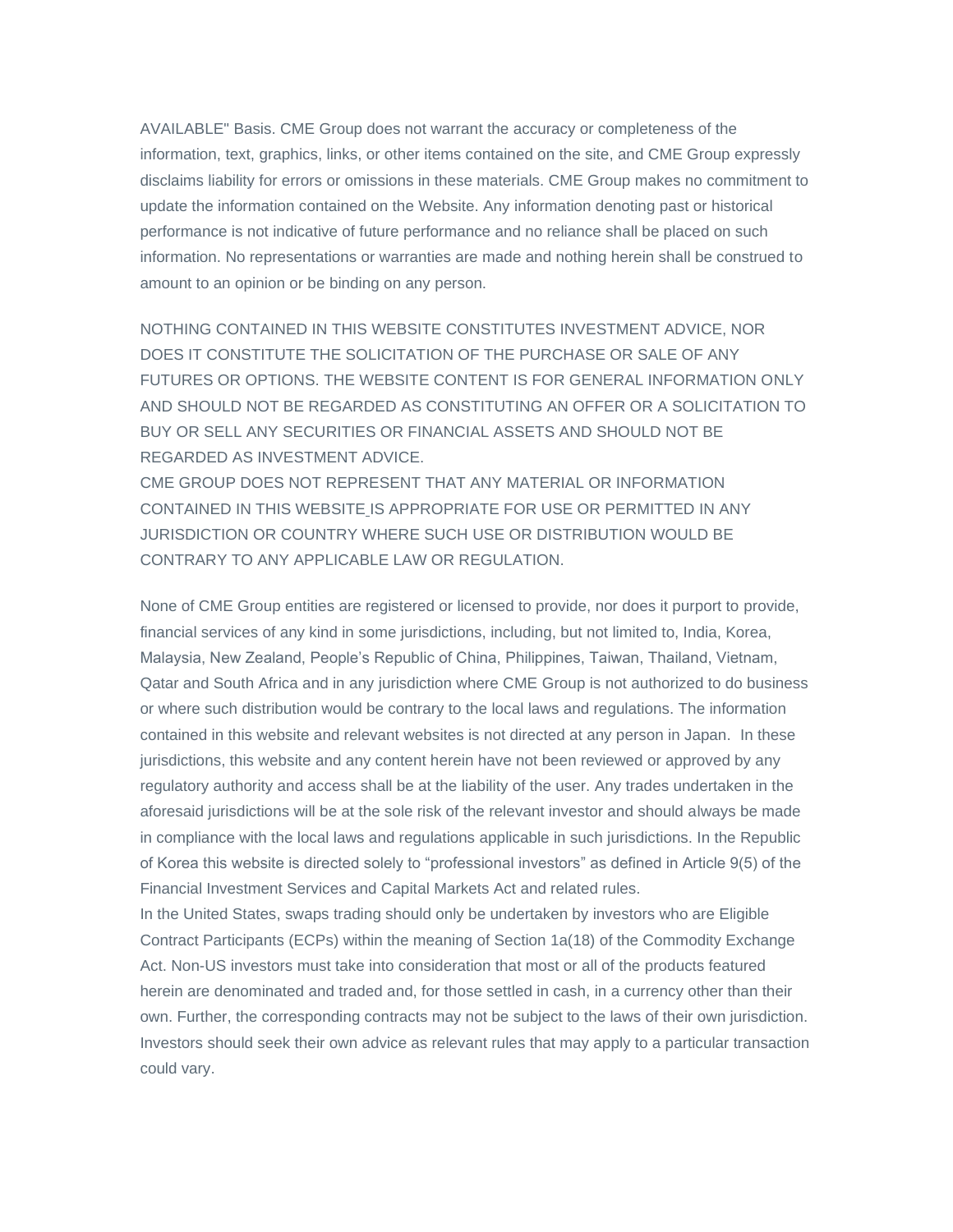In Australia, each of Chicago Mercantile Exchange Inc. (ARBN 103 432 391), The Board of Trade of the City of Chicago Inc (ARBN 110 594 459), the New York Mercantile Exchange Inc (ARBN 113 929 436) and Commodity Exchange, Inc. (ARBN 622 016 193) is a registered foreign company in Australia and holds an Australian market licence.

In France, each of CME, CBOT, NYMEX and COMEX have been recognized by the French Minister of Economy under Article D. 423-1 of the French Monetary and Financial Code.

In Germany, each of CME, CBOT, NYMEX and COMEX have been authorized under section 102 of the German Securities Trading Act (Wertpapierhandelsgesetz). The Commission implementing decision (EU) 2017/2320 of 13 December 2017 on the equivalence of the legal and supervisory framework of the United States of America for national securities exchanges and alternative trading systems in accordance with Directive 2014/65/EU of the European Parliament and of the Council replaced authorization under EU member state laws.

In Hong Kong, CME Group is authorised by the Hong Kong Securities and Futures Commission (the "SFC") to provide Automated Trading Services ("ATS") to Hong Kong investors via its GLOBEX system, and its CME Clearing System under Part III of the Securities and Futures Ordinance (the "SFO").

In Japan, CME Inc. has a Foreign Clearing Organisation (FCO) license under the Financial Instruments and Exchange Act of Japan.

In the Netherlands, CME, CBOT, NYMEX and COMEX are dispensed from the requirement to obtain exchange recognition.

In Singapore, CME, CBOT, NYMEX and COMEX are regulated as recognized market operators and CME is regulated as a recognized clearing house under the Securities and Futures Act (Chapter 289) ("SFA"). Save as aforesaid, none of the CME Group entities are licensed to carry on regulated activities under the SFA or to provide financial advisory services under the Financial Advisers Act (Chapter 110) in Singapore.

In Switzerland, CME, CBOT, NYMEX and COMEX are authorised foreign exchanges.

In the Dubai International Financial Centre, CME, CBOT, NYMEX and COMEX are each registered as a "Recognized Body" by the Dubai Financial Services Authority.

In the United Kingdom, CME, CBOT, NYMEX and COMEX are Recognised Overseas Investment Exchanges.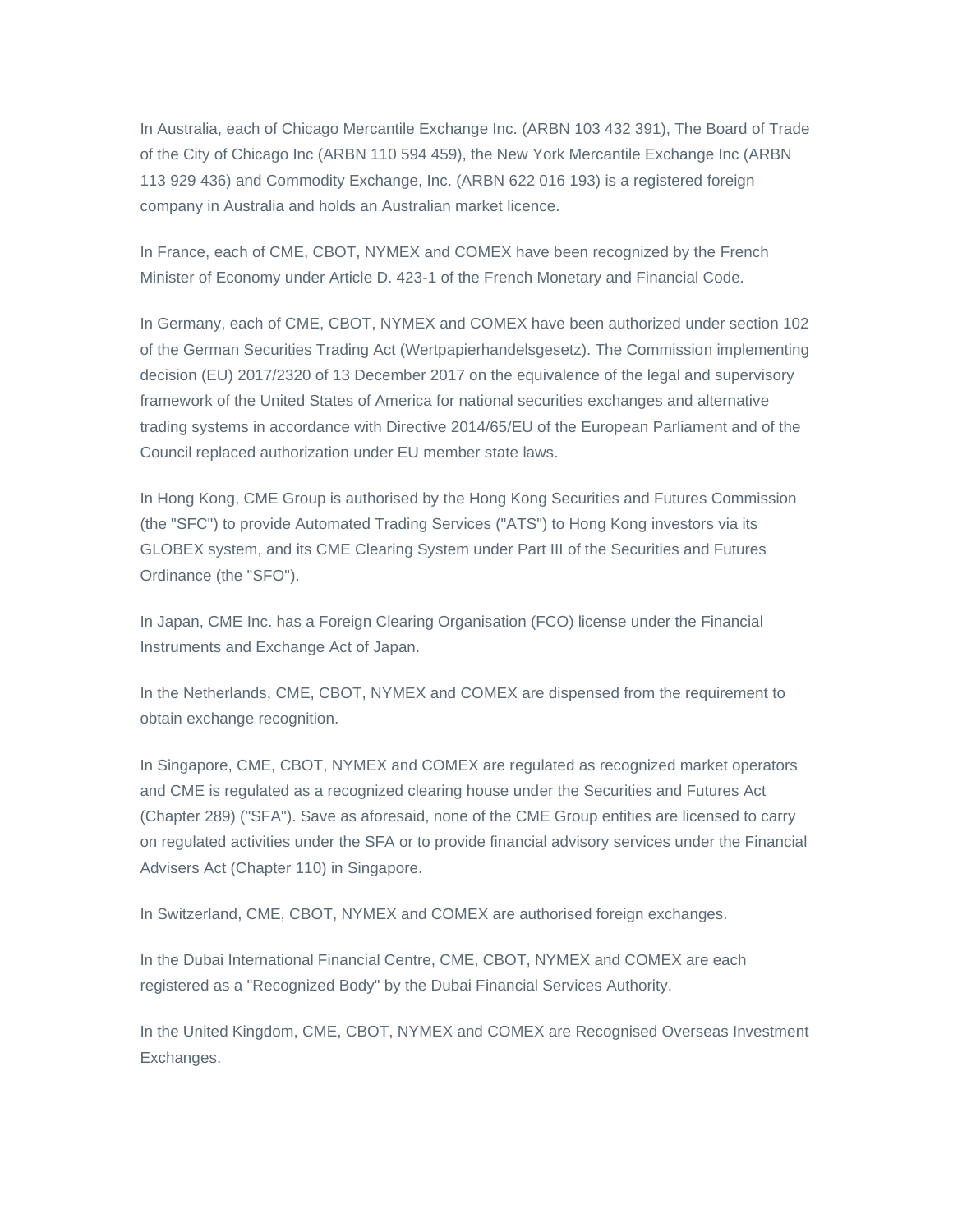BrokerTec Americas LLC is a registered broker-dealer with the U.S. Securities and Exchange Commission, is a member of the Financial Industry Regulatory Authority, Inc. (www.FINRA.org), and is a member of the Securities Investor Protection Corporation [\(www.SIPC.org\)](http://www.sipc.org/).

In the United Kingdom, BrokerTec Europe Limited is authorised and regulated by the Financial Conduct Authority.

CME Amsterdam B.V. is regulated in the Netherlands by the Dutch Authority for the Financial Markets (AFM) (www.AFM.nl).

TriOptima AB is regulated by the Swedish Financial Supervisory Authority for the reception and transmission of orders in relation to one or more financial instruments. TriOptima AB is registered with the US National Futures Association as an introducing broker. TriOptima AB materials are directed to Equivalent Counterparties and Professional Clients only and are not intended for Non-Professional Clients (as defined in the Swedish Securities Market Law (lag (2007:528) om värdepappersmarknaden)) or equivalent in a relevant jurisdiction.

#### <span id="page-4-0"></span>*Trademarks and Third-Party Marks*

The following trademarks, logos, and service marks (collectively the "Trademarks") displayed on this site are owned by Chicago Mercantile Exchange Inc. or the Board of Trade of the City of Chicago, Inc. Amicus®, Building Futures in our Community®, Call it Return on Innovation™, CBOT Direct®, CBOT Market Profile®, CBOT®, CBT®, Chicago Board of Trade®, Chicago Mercantile Exchange®, Chicago Securities Corp™, Clearing360™, CME Alternative Marketplace™, CME Auction Markets™, CME Chicago Mercantile Exchange®, CME Datamine™, CME E-mini®, CME Feeder Cattle Index®, CME Globex®, CME Group®, CME Ilink®, CME Lean Hog Index®, CME Now®, CME Rainfall Index™, CME Spottrade™, CME Stocker Cattle Index®, CME Trust™, CME®, CTR Plus®, Driving Futures For Over 155 Years®, Eagle-I®, E-CBOT®, Electronic Trading Around the Clock from Around the World®, E-mini®, Engineering Market Faith®, E-PX®, E-Quivalents®, Gains®, Galax-C®, GEM®, Global Markets Association™, Globex Trader®, Globex®, Globex2®, Growth And Emerging Markets®, I Need To Weather the Extremes™, Ideas That Change the World®, IEF®, Ilink®, I-Link®, IMM®, International Monetary Market™, IOM®, LEF™, Market Profile®, Obex®, Pc-Span®, Predictability Is What I Bank On™, QBI®, Risk Is What You Make Of It™, Span Risk Manager®, Span®, SPCTR®, Surge Stopper®, The Exchange of Ideas™, We Invented Financial Futures®, Windjammer® and the following designs:  $\Pi$ <sub>®,</sub>  $\bullet$ <sub>®,</sub>  $\bullet$ <sub>®,</sub>  $\bullet$  **cme**  $\bullet$ **ACME** Group ™ Clearing 21® is a trademark of the Chicago Mercantile Exchange Inc. and New York Mercantile Exchange. Because Time Is Your Most Precious Commodity®, Clean Powered®, Clean Powered by NYMEX®, Clearport®, Comex Miny®, Commodity Exchange®, COMEX®, Energy In The News®, Green Is Clean®, Miny®, New York Clean Exchange®, New York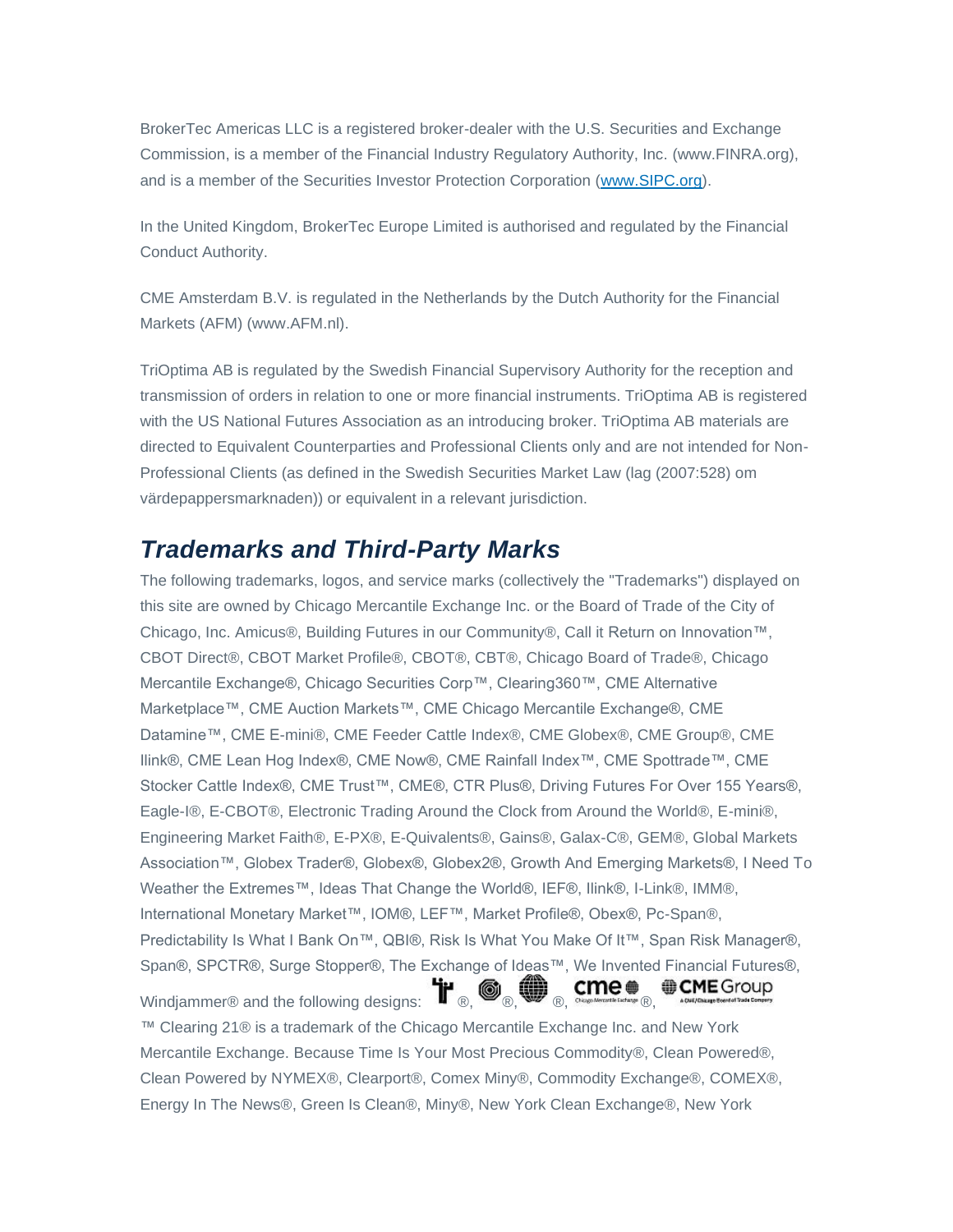Mercantile Exchange®, New York Mercantile Exchange – Europe®, New York Mercantile Exchange Access®, New York Mercantile Exchange Clearport®, NYMEX®, NYMEX -Europe™, NYMEX 3-2-1®, NYMEX 3-2-1 Plus®, NYMEX Access®, NYMEX Cat Risk®, NYMEX Clearport®, NYMEX Direct®, NYMEX Iport™, NYMEX Miny™, NYMEXSOFTS™, NYMEXSOFTS Coffee Sugar Cocoa Cotton FCOJ®, The Green Exchange®, Vision Is Our Greatest Commodity™ and the designs: ®, ®, ®, ® are trademarks of the New York Mercantile Exchange, Inc. "CBOE®" and "VIX®" are trademarks of Chicago Board Options Exchange, Incorporate ("CBOE") and have been licensed for use by CME Group, Inc. for certain purposes associated with the CBOE/NYMEX Crude Oil (WTI) Volatility Index, CBOE/COMEX Gold Volatility Index, CBOE/CBOT Corn Volatility Index and CBOE/CBOT Soybean Volatility Index. CBOE makes no representation regarding the advisability of investing in any investment product that is based on such Volatility Indexes.

Nasdaq®, Nasdaq Composite®, Nasdaq Composite Index®, Nasdaq-100 Index Tracking Stock®, Nasdaq-100 Index®, and Nasdaq Biotechnology Index™ are trademarks of The Nasdaq Stock Market, Inc. (which with its affiliates are the Corporations) and are licensed for use by Chicago Mercantile Exchange Inc. The Contracts have not been passed on by the Corporations as to their legality or suitability. The Contracts are not issued, endorsed, sold, or promoted by the Corporations. The Corporations make no warranties and bear no liability with respect to the Futures Contracts.

CarvillSM is a service mark of RK Carvill (International Holdings) Ltd; Carvill Hurricane IndexSM and CHISMare service marks of Carvill America Incorporated; all of which are used by CME Group under license.

"Bloomberg®" and "Bloomberg Commodity IndexSM" are service marks of Bloomberg Finance L.P. and its affiliates (collectively, Bloomberg") and have been licensed for use for certain purposes by the Board of Trade of the City of Chicago, Inc. ("CBOT"). Neither Bloomberg nor UBS Securities LLC and its affiliates (collectively, "UBS") are affiliated with CBOT, and Bloomberg and UBS do not approve, endorse, review or recommend any of CBOT and its affiliates' products based upon the Bloomberg Commodity Index. Neither Bloomberg nor UBS guarantees the timeliness, accurateness, or completeness of any data or information relating to the Bloomberg Commodity Index.

BLOOMBERG and BLOOMBERG INDICES are trademarks or service marks of Bloomberg Finance L.P and its affiliates (collectively, "Bloomberg") and have been licensed for use for certain purposes by Chicago Mercantile Exchange, Inc. Bloomberg is not affiliated with Chicago Mercantile Exchange, Inc.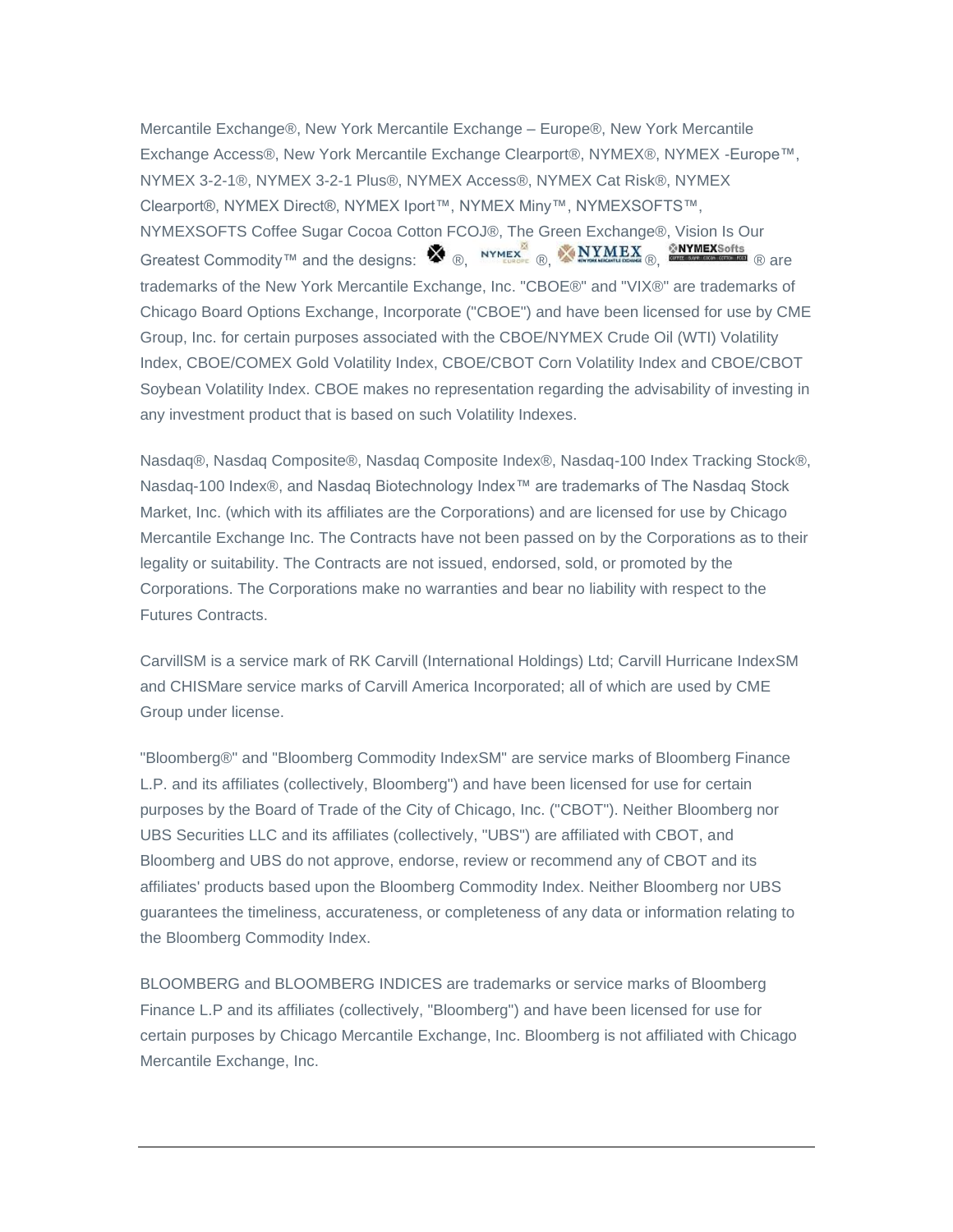Each of the SGI Wise US Indices is the sole and exclusive property of Societe Generale. "Societe Generale" and "SGI WISE US Indices" are trademarks of Societe Generale and have been licensed for use for certain purposes by CME Group. CME Group's Custom Index Futures based on the SGI Wise US Indices are not sponsored, endorsed, sold or promoted Societe Generale, and Societe Generale makes no representation regarding the advisability of trading in such futures.

CME Group and Societe Generale do not guarantee the accuracy and/or the completeness of the composition, calculation, dissemination and adjustment of the SGI Wise US Indices, any products based thereon, nor of the data included therein.

CME Group and Societe Generale shall have no liability for any errors, omissions, interruptions or delays relating to any of the SGI Wise US Indices and any products based thereon.

CME Group and Societe Generale make no warranty, whether express or implied, relating to (i) the merchantability or fitness for a particular purpose of the SGI Wise US Indices and any products based thereon, and (ii) the results of the use of the SGI Wise US Indices or any data included therein. CME Group and Societe Generale shall have no liability for any losses, damages, costs or expenses (including loss of profits) arising, directly or indirectly, from of the use of the SGI Wise US Indices, any products based thereon or any data included therein.

The levels of the SGI Wise US Indices do not represent a valuation or a price for any product referencing any such index.

Societe Generale has contracted with Standard & Poors' ("S&P") to maintain and calculate the SGI Wise US Indices. S&P shall have no liability for any errors or omissions in calculating the SGI Wise Indices. The S&P 500® Index is the exclusive exclusive property of S&P. The S&P 500® index has been licensed for use by Societe Generale in connection with the SGI Wise US Indices. "Calculated by S&P Custom Indices" and its related stylized design are trademarks of the McGraw-Hill Companies, Inc. and have been licensed for use by Societe Generale. A summary of the Index rules for each of the SGI Wise US Indices is available upon written request made to **Societe Generale.**A summary of the Index rules for each of the SGI Wise US Indices is available upon written request made to Societe [Generale.](https://www.sg-structuredproducts.com/advantagetoregister)

DatavisionSM, CMA DatavisionSM and **Details Vision** SM are service marks of Credit Market Analysis ("CMA") and have been licensed by the CBOT. The CBOT index futures and futures options are not sponsored, endorsed or sold by CMA, and CMA makes no representation regarding the advisability of investing in such products.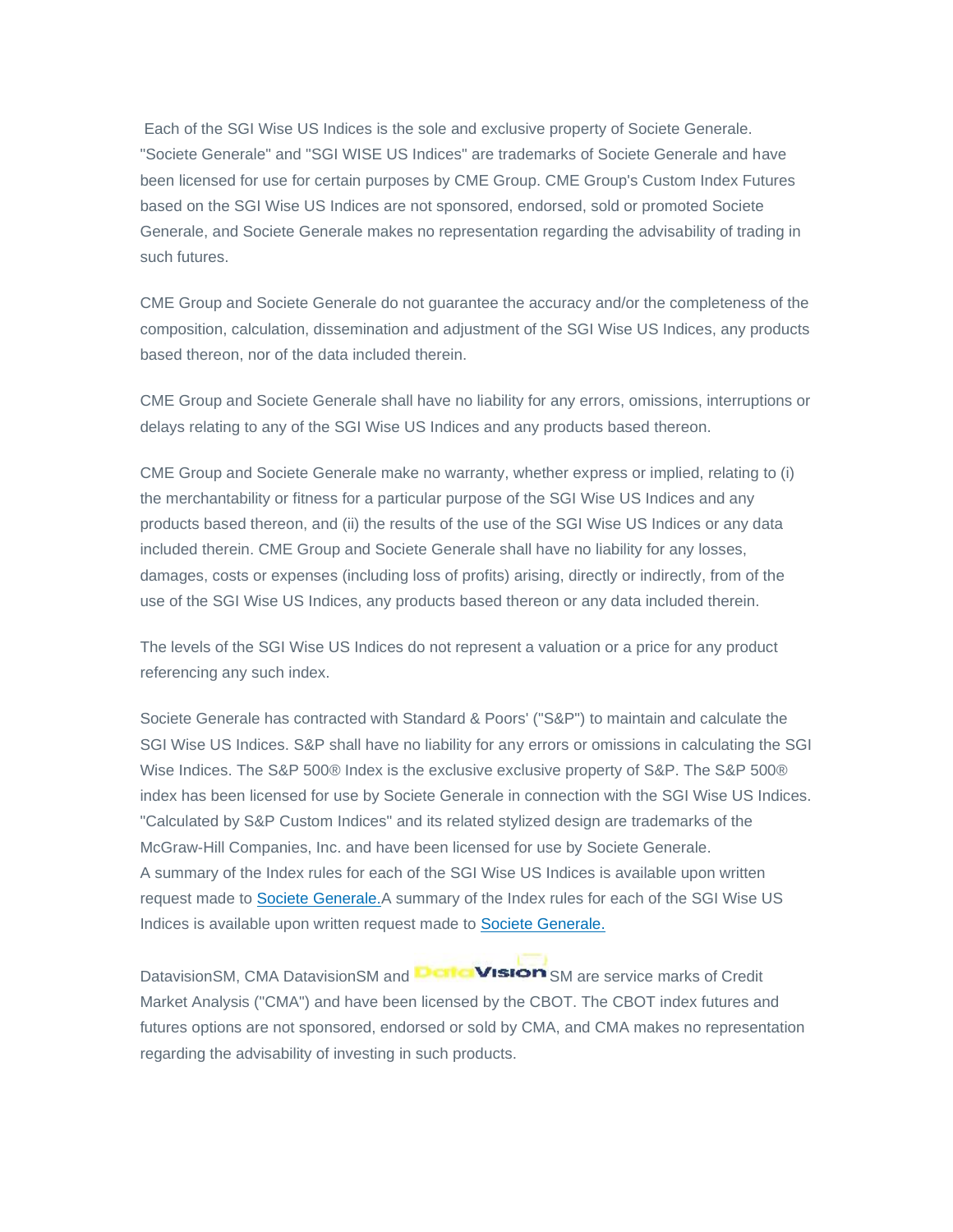FIXSM ,FASTSM and FIX/FASTSM are trademarks of FIX Protocol Limited. Pivot Instant Markets™ is a registered trademark of Pivot, Inc.

# <span id="page-7-0"></span>*Copyright*

Except as otherwise noted, the content of CMEGroup.com, including but not limited to text, graphics and icons, are copyrighted materials of CME Group and contain trademarks, service marks and trade names of the CME Group and/or its affiliates and licensors. ALL RIGHTS RESERVED. You may use the content to learn about, evaluate or acquire services or products of the CME Group. You may not copy or display for redistribution to third parties for commercial purposes any portion of the content without the prior written permission of the CME Group.

© 2022 CME Group. All rights reserved.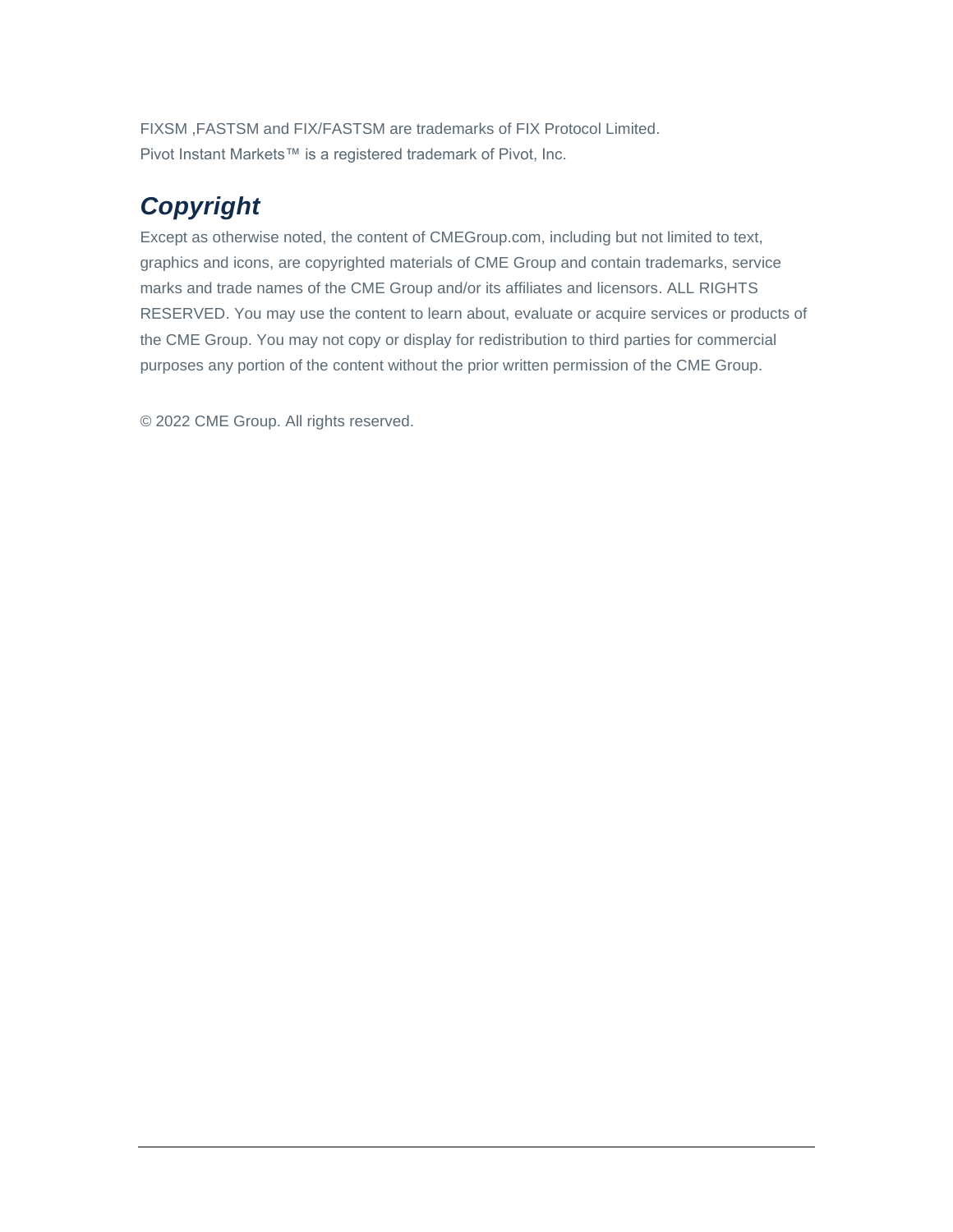### **Contents**

| 1.              |                                                          |    |
|-----------------|----------------------------------------------------------|----|
| $2_{-}$         |                                                          |    |
| 3.              |                                                          |    |
| 4.              |                                                          |    |
| 5.              | MESSAGING TIERS AND EXPANDED PRODUCT GROUP BENCHMARKS 12 |    |
| 6.              |                                                          |    |
| 7.              |                                                          |    |
| 8.              |                                                          |    |
| 9.              |                                                          |    |
| 10 <sub>1</sub> |                                                          |    |
| 11.             |                                                          |    |
| 12.             |                                                          |    |
| 13 <sub>1</sub> | ILINK SESSION ID EXCESSIVE MESSAGING THRESHOLD (EMT)16   |    |
| 14 <sub>1</sub> | GLOBEX FIRM ID EXCESSIVE MESSAGING THRESHOLD (EMT)17     |    |
| 15.             |                                                          |    |
|                 |                                                          |    |
|                 | <b>APPENDIX B - CASE EXAMPLES</b>                        | 20 |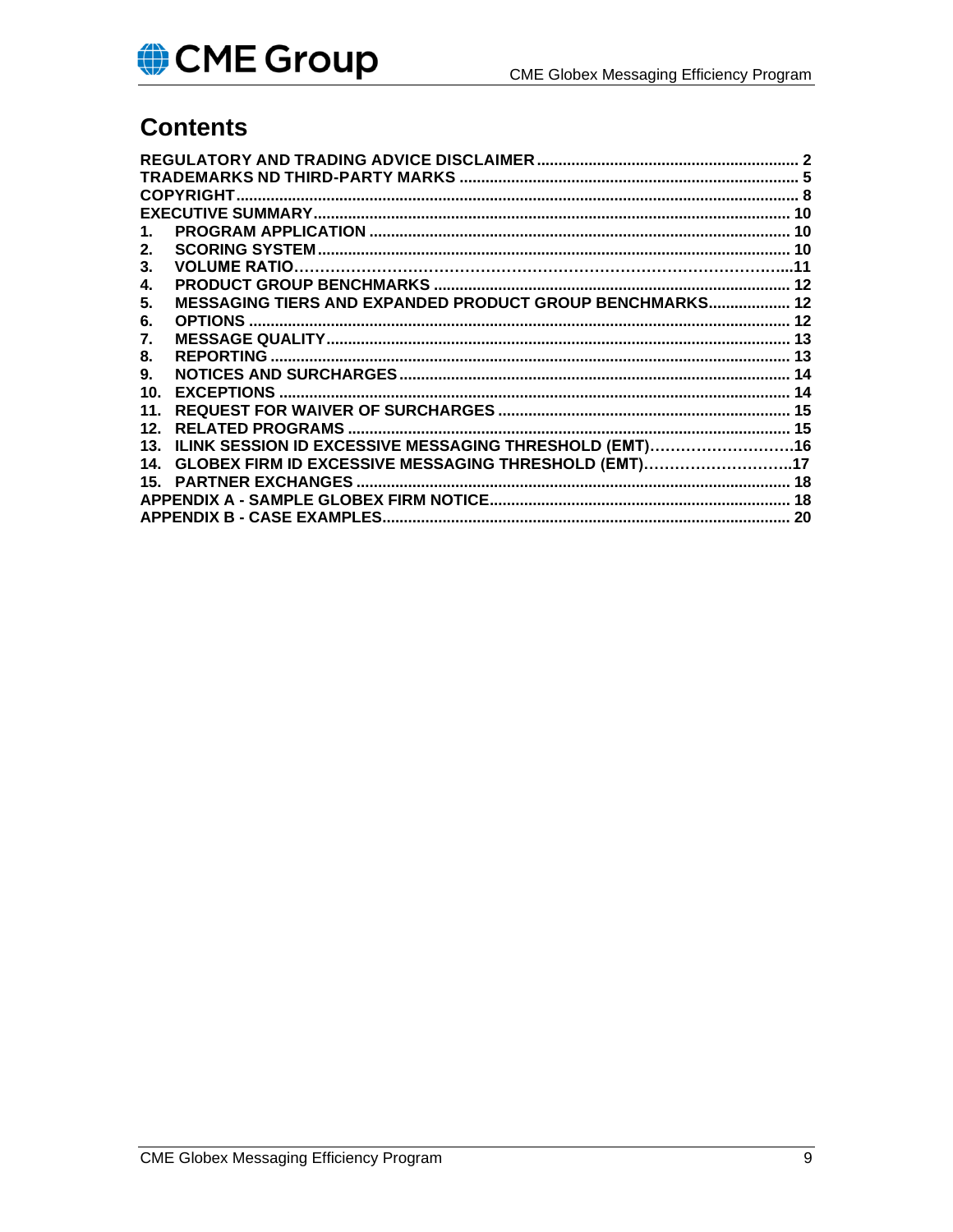### <span id="page-9-0"></span>**Executive Summary**

To encourage responsible messaging practices, ensure efficient market operations, allow for broad market participation and foster high quality liquid markets, CME Group adopted revisions to the CME Globex Messaging Efficiency Program ("Program") which became effective trade date January 2, 2013.

From an operational perspective, the Program provides transparent messaging thresholds in selected product groups and measures Volume Ratios at the Globex firm level which serve as the basis for comparison against the established Product Group Benchmark.

Section 13 of this document outlines how the Program will be applied to Partner Exchanges whose products are traded on the CME Globex platform.

# <span id="page-9-1"></span>**1. Program Application**

The Program measures Volume Ratios at the Globex firm level. A Globex firm is identified by the three-character alpha-numeric value transmitted in positions 4 through 6 of iLink tag 49- SenderCompID on the message *to* CME Globex and iLink tag 56-TargetCompID on the message *from* CME Globex. Clearing firms often request separate Globex firm IDs to differentiate iLink session order flow originating from different business units or customers to increase the granularity needed for operational support and/or risk management purposes.

Customers may request or CME Group at its discretion may choose to aggregate the messaging and volume of multiple Globex firms in circumstances where the customer executes its business under more than one Globex firm. In these circumstances aggregation will begin as of the first of the month following the decision to move forward with the aggregation. Customers who fail aggregation will be responsible for surcharges at the individual Globex firm level.

# <span id="page-9-2"></span>**2. Scoring System**

To encourage more efficient messaging behavior and increase market liquidity, the Program incorporates a messaging scoring system.

The CME Messaging Efficiency Program scoring system establishes a Globex firm's messaging score based on the specific message type submitted. The raw message count for each type of message submitted is multiplied by a pre-defined weighting factor; weighted messaging is then totaled to calculate the messaging score. The following order types and pre-defined factors are included in a Globex firm's messaging score:

| <b>Order Type</b>                   | <b>Tag-Message Type</b>                                    | <b>Pre-Defined</b><br><b>Factor</b> |
|-------------------------------------|------------------------------------------------------------|-------------------------------------|
| New Order                           | Tag 35-MsgType=D                                           |                                     |
| <b>Order Modification</b>           | Tag 35-MsgType=G                                           |                                     |
| <b>Order Cancellation</b>           | Tag 35-MsgType=F                                           | 3                                   |
| <b>Order Mass Action</b><br>Request | Tag 35-MsgType=CA                                          | 3*number of<br>orders<br>cancelled  |
| Fill and Kill                       | Any order eliminated<br>with Tag $59 = 3$ Fill and<br>Kill | 3                                   |
| MinQty                              | Any order eliminated<br>with Tag 110-MinQty                | З                                   |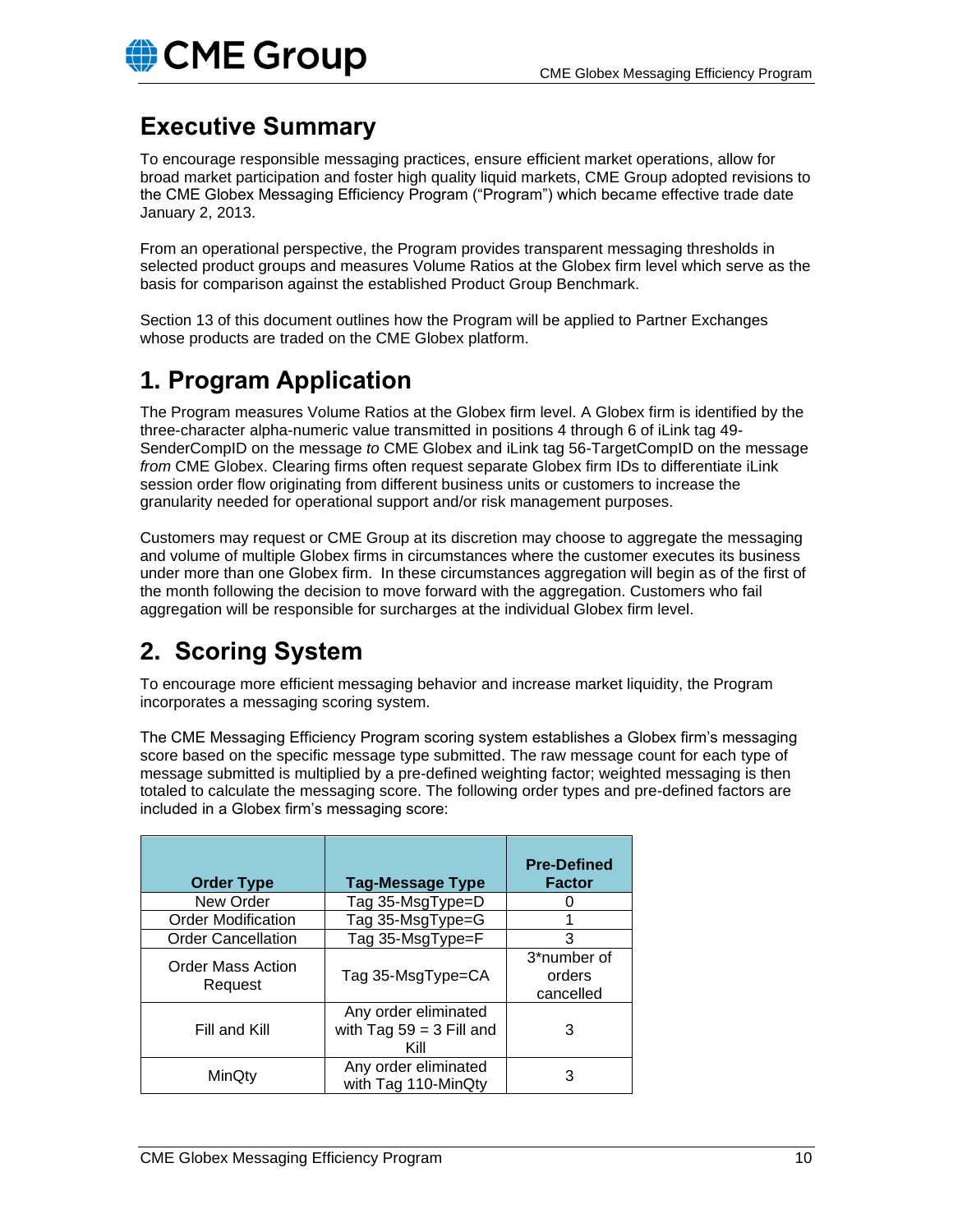The calculation of the Raw Message Count and Messaging Score are as follows:

**Raw Message Count** (Orders + Modifications + Cancellations + Eliminations)

**Messaging Score** (# of modifications) + (# of order cancellations \* 3) + (#FAK or FOK orders eliminated \* 3).

The following are excluded from the CME Globex Messaging Efficiency Program messaging score calculation:

- New orders
- Mass quote messaging and volume
- Back month messaging in selected Product Groups
	- $\circ$  In Product Group GE, the first 8 quarterly months are used in the calculation, all other expiries are excluded.
	- $\circ$  In Product Group CL, a total of 4 contracts are used in the calculation: The first 3 contract months plus the nearest June or December contract. If June or December are part of the first 3 contract months, then the next June or December will make up the  $4<sup>th</sup>$  contract.
	- $\circ$  In Product Group OP, the first 4 contracts are used in the calculation.
	- $\circ$  In Product Group NG, a total of 4 contracts are used in the calculation: The first 3 contract months plus the next available January, April, July, or October contract. If a January, April, July, or October contract are part of the first 3 contract months, then the next January, April, July, or October contract will make up the 4<sup>th</sup> contract.
	- $\circ$  In Product Groups KE, ZC & ZW, a total of 4 contracts are used in the calculation. The front three listed contracts will be included in the calculation as well as the closest July or December contract.
	- $\circ$  In Product Group ZS, which includes only Soybeans as Soymeal and Soy Oil are not included in Messaging Efficiency Program calculations, a total of 4 contracts are used in the calculation. The front three listed contracts will be included in the calculation as well as the closest July or November contract.
	- $\circ$  In futures Product Groups 6A, 6B, 6C, 6E, 6J and 6S, only the quarterly months of March, June, September and December are subject to Messaging Efficiency Program calculations. All other expiries as well as all E-micro Forex products are excluded.
- Globex firms submitting 20,000 or fewer daily messages during RTH in a particular product group.

### **3. Volume Ratio**

The Volume Ratio measures the ratio between a Globex firm's messaging score and the Globex firm's traded volume in a particular product group during the hours in which the Program is in effect, which are set forth below. The Globex firm's Volume Ratio serves as the basis for comparison against the established Product Group Benchmark.

Total Globex firm volume Volume Ratio  $=$   $\frac{\text{Total Globex firm} \text{ message score}}{}$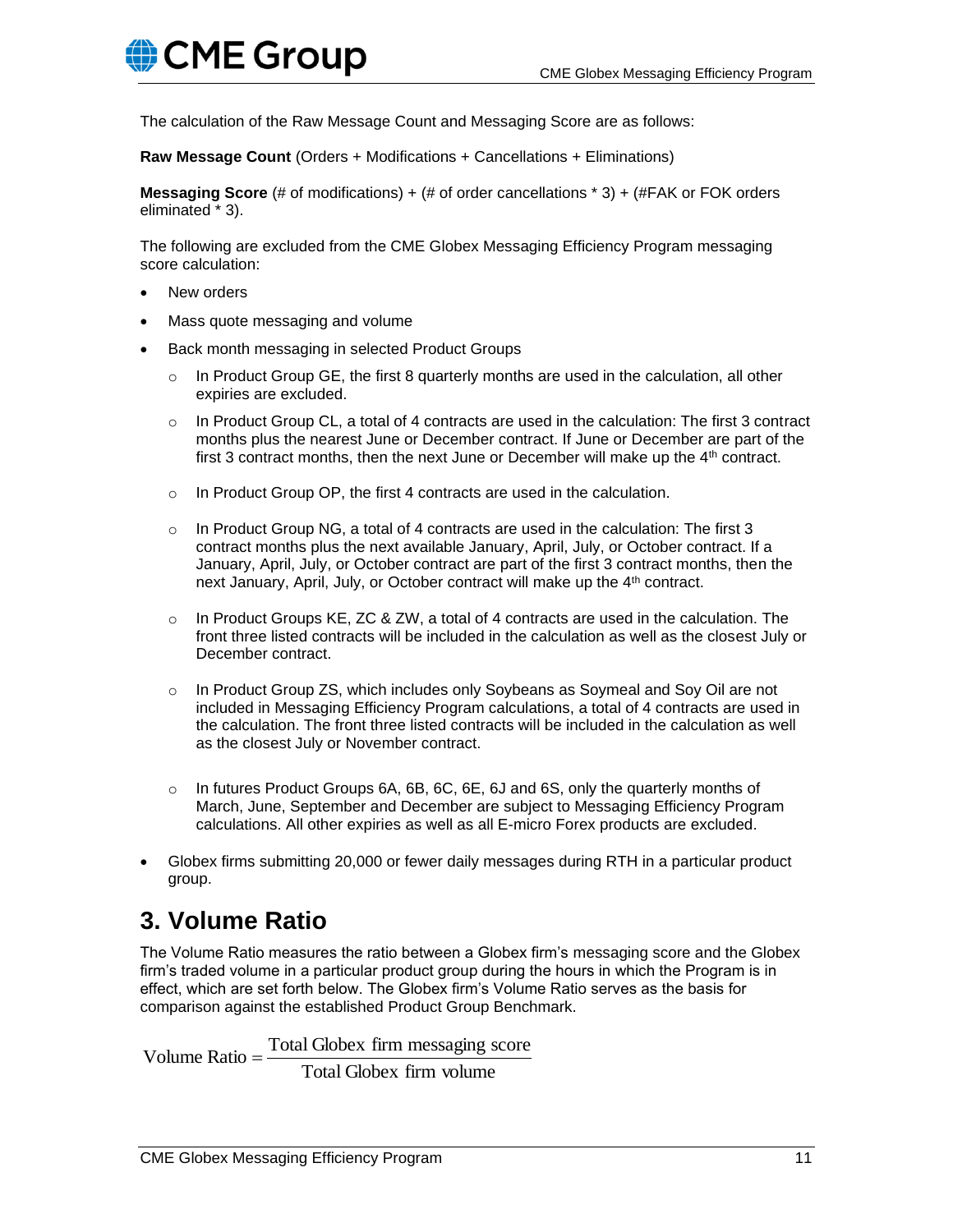For purposes of this Program, the Volume Ratio is calculated for all messaging that occurs during Regular Trading Hours (RTH). RTH is defined as the hours between 7:00 a.m. and 3:15 p.m. Central Time ("CT").

### <span id="page-11-0"></span>**4. Product Group Benchmarks**

Each quarter, CME Group determines the Product Group Benchmark for a given product group based on the business needs of the market and on observed performance over several time periods. In addition to considering past market behavior, CME also takes into account the unique dynamics of each market as well as the level of messaging needed to enhance liquidity.

CME Group applies the Program to product groups which exhibit inefficient messaging traffic. The particular product groups subject to the Program and the corresponding Product Group Benchmarks are established and announced each quarter unless business circumstances for a particular product or product group require changes to be implemented more frequently. Current **[Product Group Benchmarks](https://www.cmegroup.com/globex/files/revisedmepbenchmarks.pdf)** are available on the CME Group website.

Any changes to the Product Group Benchmarks will be communicated via the CME Globex Notices. If you are not currently receiving the CME Globex Notices, please go to [www.cmegroup.com/subscribe](http://www.cmegroup.com/subscribe) to sign up to receive them.

#### <span id="page-11-1"></span>**5. Messaging Tiers and Expanded Product Group Benchmarks**

To encourage broader market participation by lower messaging Globex firms, CME Group added the following Raw Daily Messaging Tiers and expanded Product Group Benchmarks beginning trade date January 2, 2013.

| <b>Raw Daily Messaging Tiers</b> | <b>Product Group Benchmark</b> |
|----------------------------------|--------------------------------|
| ≤20,000 Raw Daily Messages       | Not Applicable                 |
| 20,001-40,000 Raw Daily Messages | 3X Product Group Benchmark     |
| 40,001-60,000 Raw Daily Messages | 2X Product Group Benchmark     |
| >60,000 Raw Daily Messages       | <b>Product Group Benchmark</b> |

Under the Program, as the amount of messaging from a Globex firm rises, their messaging efficiency must increase.

Please refer to the CME Group website for a complete list of [Product Group Benchmarks](https://www.cmegroup.com/globex/files/revisedmepbenchmarks.pdf) to which the Program applies.

# <span id="page-11-2"></span>**6. Options**

Options product groups which are included in the CME Globex Messaging Efficiency Program are scored in the same manner as futures product groups. As noted in Section 2, mass quote messaging and associated volume are excluded from options product group scoring calculation.

However, for participants with more than one Mass Quote-eligible iLink tag 49-SenderCompID permissioned for the same instrument group, CME Group permits a maximum aggregate resting quote quantity, per side and price level, that is equal to the instrument's maximum order size.

- Please note the aggregate resting quote quantity is calculated across all of the participant's tag 49-SenderCompIDs.
- Please refer to  $\Delta$ ppendix  $\overline{B}$  for examples involving compliant and non-compliant quoting behavior.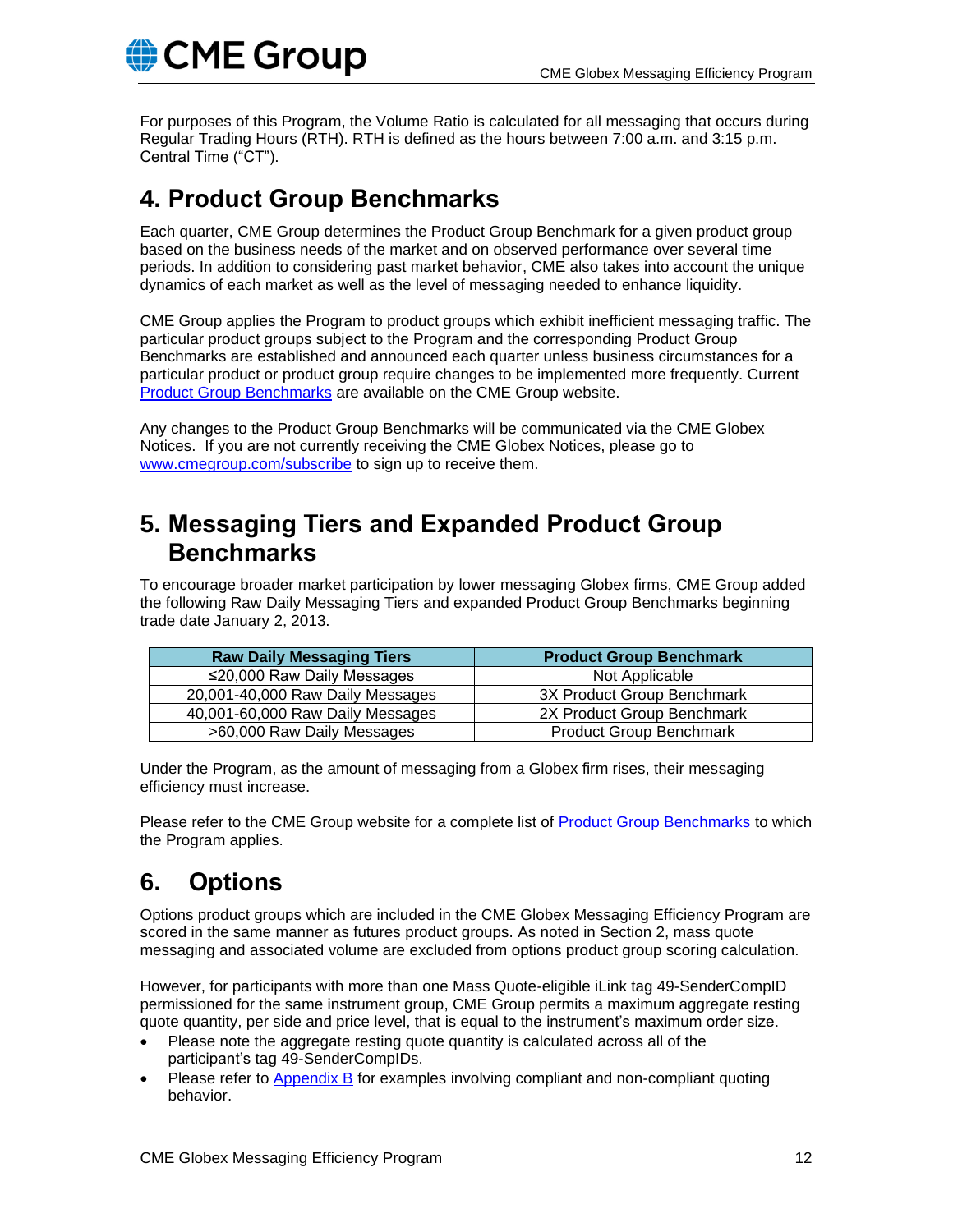**Mass Quote users who do not follow CME Group's guidelines are subject to lose their Market Maker and/or Mass Quote privileges.**

A list of current [Product Group Benchmarks](https://www.cmegroup.com/globex/files/revisedmepbenchmarks.pdf) which are included in the CME Globex Messaging Efficiency Program is available on the CME Group website.

# <span id="page-12-0"></span>**7. Message Quality**

The Program is applied to market participants as defined in Section 1; however, CME Group expects responsible, quality messaging from all market participants across all products at all times.

To address cases of extreme, low quality messages which do not generate corresponding volume and may negatively impact markets trading on CME Globex, CME Group, at its discretion, may also apply the Program at more granular levels (e.g., account, Operator ID (Tag 50), or iLink Session ID). In such cases, CME Group will advise the participant accordingly.

Notwithstanding the above, pursuant to Rule 579.A., the Global Command Center has the authority to take any action deemed appropriate to preserve market integrity in CME Group markets, including but not limited to, restricting customer access to Globex or any other actions deemed to be in the best interest of the Exchange.

# <span id="page-12-1"></span>**8. Reporting**

CME Group analyzes messaging activity and trading volume and produces reports for a Globex firm whenever the Globex firm exceeds a Product Group Benchmark for a given trade date. Report data is segregated by product group with a pass/fail status for each product group. The following scenarios may be reported:

- Pass (1) indicates a Globex firm has a raw daily message count > 60,000 and the Volume Ratio is ≤ Product Group Benchmark.
- Pass (2) indicates a Globex firm has a raw daily message count between 40,001 60,000 and the Volume Ratio is ≤ 2X Product Group Benchmark.
- Pass (3) indicates a Globex firm has a raw daily message count between 20,001– 40,000 messages and the Volume Ratio is ≤ 3X Product Group Benchmark.
- Pass (0) indicates a Globex firm has a raw daily message count < 20,000 in a specific product group and is therefore automatically exempt from the Product Group Benchmark.
- Fail (1) indicates a Globex firm has a raw daily message count > 20,000 and the Volume Ratio is > the applicable Product Group Benchmark for the applicable Messaging Tier.

In addition, Globex firm reports are divided by the following categories so that the origin of the messaging and trading activity is easily identifiable:

- Globex firm
- iLink Session ID
- Account number
- Operator ID (Tag 50)

Daily email notifications are available on  $aT + 1$  basis and are distributed to registered administrators of the clearing firm as well as registered recipients of the Globex firm.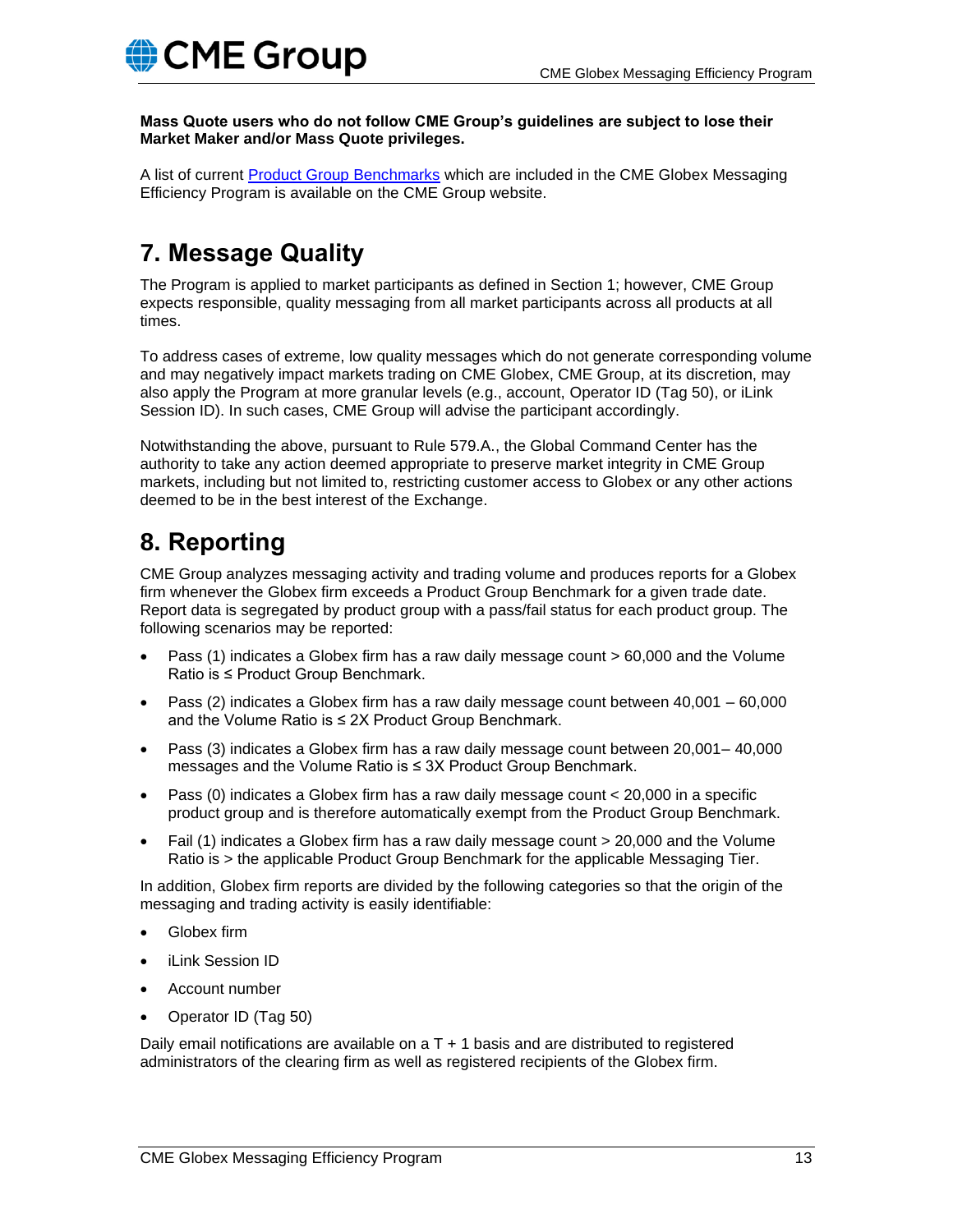**CME Group** 

Specific messaging related statistics are broken down by the categories listed above and are available in the Firm Administrator Dashboard.

Requests by Globex firms to receive direct e-mail notifications and/or access to the Firm Administrator Dashboard are granted at the sole discretion of the applicable Globex firm CME clearing firm administrator.

# <span id="page-13-0"></span>**9. Notices and Surcharges**

If a Globex Firm ID's daily Volume Ratio exceeds the established Product Group Benchmark and all exemption types have been exhausted or are not applicable, CME Group will levy a surcharge of \$1,000 per product group, per day.

Please refer to Sections 13 &14 regarding surcharges and penalties associated with the Excessive Messaging Threshold (EMT).

Surcharges are identified with the code "MPS" (Messaging Program Surcharge) on the registered entity's monthly billing statement.

In instances where the MEP surcharges of a non-clearing firm registered entity remain unpaid, those surcharges may be billed to the current clearing firm of record for the related Globex Firm ID.

Clearing firms may alter the Messaging Efficiency Program surcharges they bill to their customers provided they do not misrepresent the amount of the charges billed to them by CME Group in accordance with this Program.

### <span id="page-13-1"></span>**10. Exceptions**

To account for unusual market conditions, the following are exceptions to the CME Globex Messaging Efficiency Program.

• Globex firms will automatically receive a waiver of two daily surcharges per calendar month, per exchange grouping (CME/CBOT and NYMEX/COMEX). No action on the part of the Globex firm is necessary in this regard and any applicable waivers will be applied at the end of each calendar month.

**This waiver will not apply to surcharges for daily Product Group Volume Ratios greater than six times the listed Product Group Benchmark at the applicable tier level for the product group on the day which the violation occurred.**

- The Program will not be applied on certain dates before/on/after U.S. recognized holidays. Please refer to the [CME Globex Messaging Efficiency Program Holiday Calendar](https://www.cmegroup.com/globex/files/mepholidaycalendar.pdf) as to when Program Ratios for all Product Groups included in the Program will not be calculated.
- All daily surcharges for a Globex firm during a given calendar month will be automatically waived if its Volume Ratio for the entirety of a calendar month is less than or equal to the listed Product Group Benchmark.

To calculate this exception, the following will be utilized when determining a Globex firm's monthly MEP Volume Ratio:

- $\circ$  CME Group will count messaging and volume on all days in which the MEP is in effect during a calendar month and a Globex firm has recorded raw messaging in a particular product group.
- $\circ$  Average raw messaging in each product group for the calendar month will determine the tier level calculation and assignment.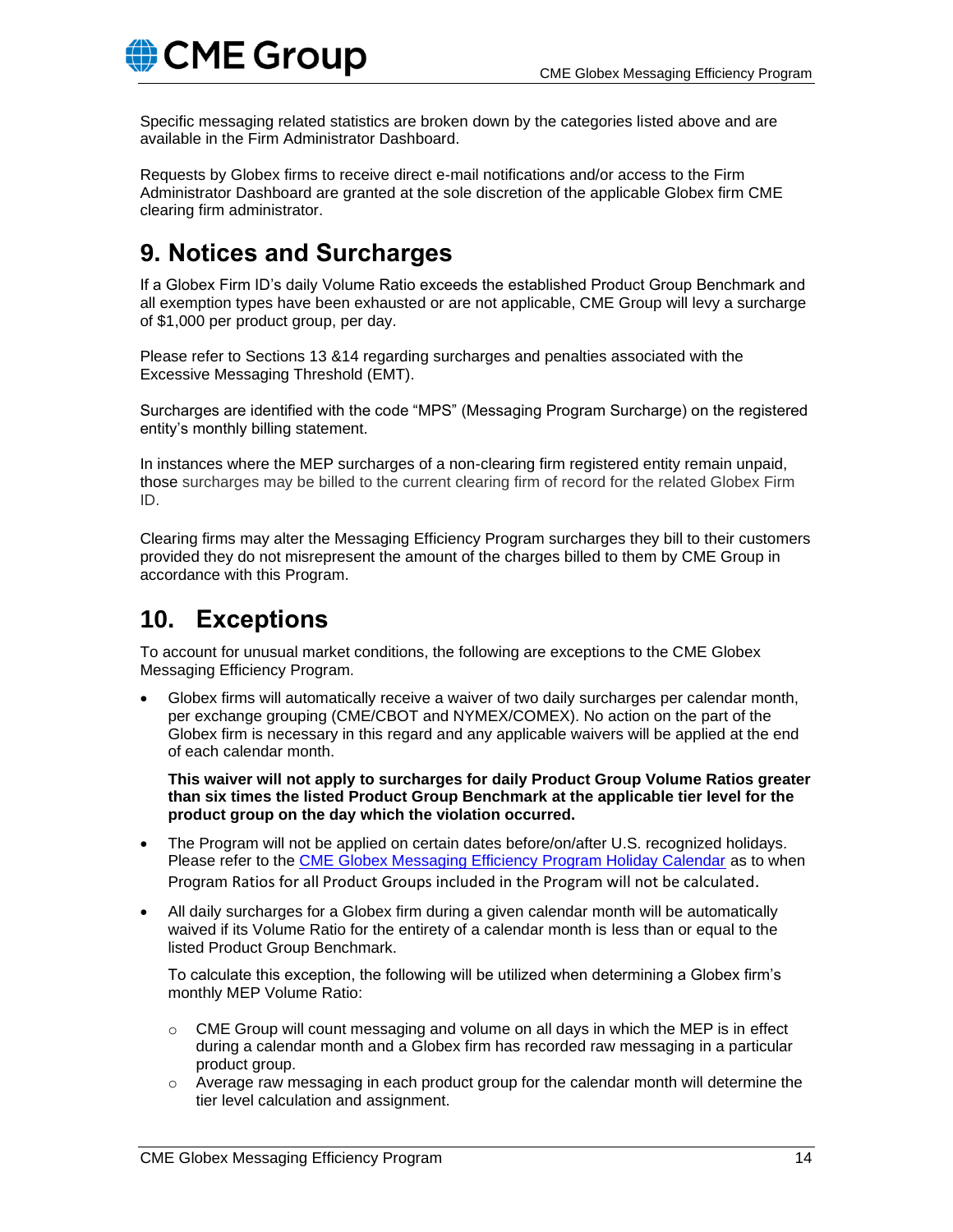

o ∑ of monthly messaging score / ∑ of monthly volume

The calculation of this exception is as follows:

Monthly Volume Ratio = **(**(# of order modifications \*1) + (# of order cancellations \*3) + (# FAK or FOK order types \*3)) for a calendar month / Volume for a calendar month

\*Only counting days when the MEP is enforced and a Globex firm has submitted raw messaging in a particular product group.

**This waiver will not apply to surcharges for daily Product Group Volume Ratios greater than six times the listed Product Group Benchmark at the applicable tier level for the product group on the day which the violation occurred.**

- Market participants designated by CME Group as Market Makers or enrolled in other Exchange programs designed to promote liquidity may be exempt from the Program or subject to Product Group Benchmarks that differ from the standard Product Group Benchmarks.
	- $\circ$  Market participants who believe they are included in such a program should verify their status with an Exchange representative and request a written confirmation of the specific Product Group Benchmarks that apply to them.
	- $\circ$  Eurodollar registered Market Makers receive a Tier 1 Product Group Benchmark Ratio of 15:1, Ultra U.S.30 Year Treasury Bond Futures registered Market Makers receive a Tier 1 Product Group Benchmark Ratio of 50:1 and 30 Day Federal Funds Futures registered Market Makers receive a Tier 1 Benchmark Ratio of 25:1. Questions pertaining to registered Market Maker Benchmark Ratios may be directed to [InterestRates@cmegroup.com.](mailto:InterestRates@cmegroup.com)

### <span id="page-14-0"></span>**11. Request for Waiver of Surcharges**

A clearing firm administrator or an approved Globex firm representative may submit a Request for Waiver (RFW) of a surcharge if the firm believes that there was a compelling justification for exceeding the applicable messaging threshold. Waiver requests for the MEP and the EMT must be submitted between the first and  $10<sup>th</sup>$  business day of the month following the month in which the Messaging Program surcharge occurred. CME Group will carefully consider well justified RFWs and will subsequently notify the clearing firm administrator of CME Group's decision.

In an effort to streamline administration, CME Group enhanced the Firm Administrator Dashboard to give clearing firm administrators and approved Globex firm users the ability to enter RFWs directly into the tool.

RFWs are not required until the previous months' monthly ratio has been calculated and applied. If a Globex firm's exceptions are not waived based on their monthly ratio, user's will have 10 business days from the last calendar day of the month for the previous month's activity to submit an RFW.

In the event an RFW is denied or not applicable, the surcharge(s) will be billed at the end of the second calendar month following the date the Volume Ratio was exceeded.

### <span id="page-14-1"></span>**12. Related Programs**

In addition to the CME Globex Messaging Efficiency Program, all market participants should be aware of the following programs and guidelines:

- **[Messaging Controls](http://www.cmegroup.com/confluence/display/EPICSANDBOX/Messaging+Controls)**
- **[CME Globex Port Closure](http://www.cmegroup.com/globex/developing-to-cme-globex/portclosure-faq.html)**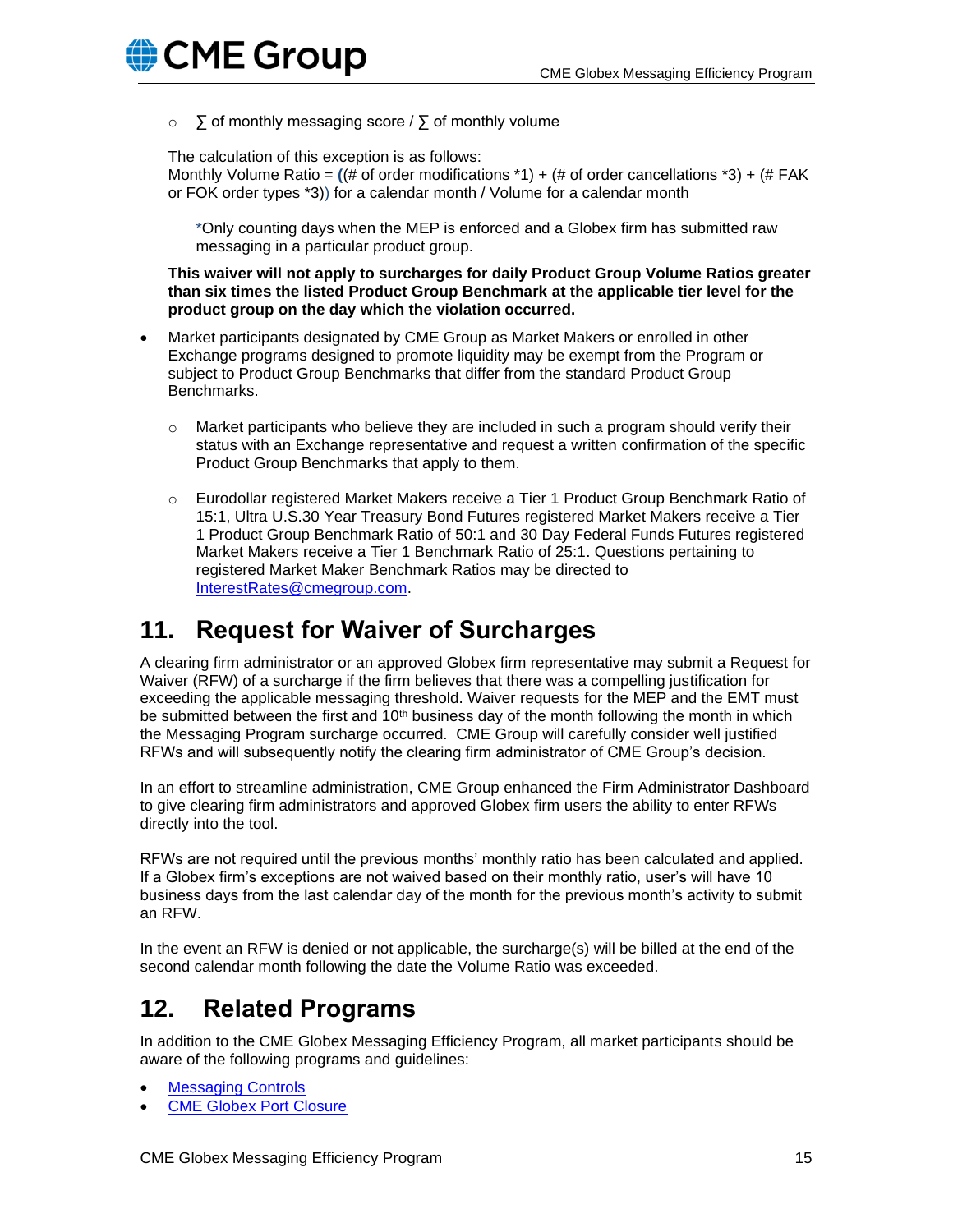

- [Trading at Settlement and Trading at Marker Transactions](https://www.cmegroup.com/rulebook/files/cme-group-Rule-524.pdf)
- **[Mass Quoting](http://www.cmegroup.com/confluence/display/EPICSANDBOX/Mass+Quotes)**
- [iLink Session ID Policy and Operational Guidelines](http://www.cmegroup.com/globex/files/iLinkSessionIDPolicy.pdf)

Market participants are strongly encouraged to review the specific documentation pertaining to these programs and guidelines to ensure compliance.

#### <span id="page-15-0"></span>**13. iLink Session ID Excessive Messaging Threshold (EMT)**

To encourage responsible messaging practices during all trading hours in which the Globex platform is available, CME Group added an Excessive Messaging Threshold (EMT) to the CME Globex Messaging Efficiency Program for iLink Session IDs which took effect trade date October 28, 2019.

The EMT is part of the Messaging Efficiency Program **but does not recognize the MEP holiday calendar.**

For example-

- Presidents' Day is recognized within the MEP holiday calendar on Friday, Sunday and Monday.
- Within EMT, Presidents' Day would not be recognized.
	- o Friday would be a normal EMT calculation. Sunday restart until the early halt on Monday, would be another EMT calculation. Monday night restart through the close on Tuesday, would be yet another EMT calculation.

The associated EMT calculations pertaining to iLink Session IDs are as follows:

- **Raw Message Count** (Orders + Modifications + Cancellations + Eliminations)
- **Messaging Score** (# of modifications) + (# of order cancellations \* 3) + (#FAK or FOK orders eliminated \* 3).
- **Volume Ratio**  $=$   $\frac{L \text{link Session ID Product Group Message Score}}{L \text{ likelihood ID Product Group Volume}}$ iLink Session ID Product Group Volume

Both the Raw Message Count and Messaging Scores are calculated and applied at the Globex iLink Session ID level and are in effect during all trade dates and hours in which the Globex platform is open. All futures and options product groups traded on Globex are included in the EMT. There are no exemptions within these products groups for EMT, as there is for MEP. And all instruments and expiries within a product group are included in EMT calculations.

For example-

- The ZS group MEP calculation does not include ZM or ZL. However, for the EMT calculation, ZM and ZL are included in the ZS group messaging score.
- Within Eurodollar futures, the first 8 quarterly contracts are included in MEP. For EMT, all listed GE instruments and expiries are included.

CME Group reserves the right to add or remove product groups at its discretion and will announce any additions or removals to the marketplace.

Unless otherwise stated, all exclusions, exemptions, exceptions and aggregation as noted in this document for the RTH Program do **not** apply to the EMT.

Any iLink Session ID which exceeds a Raw Message Count of 1 million for a Globex trade date and a Volume Ratio >500:1 in each individual product group subject to the EMT, may be subject to the following escalations: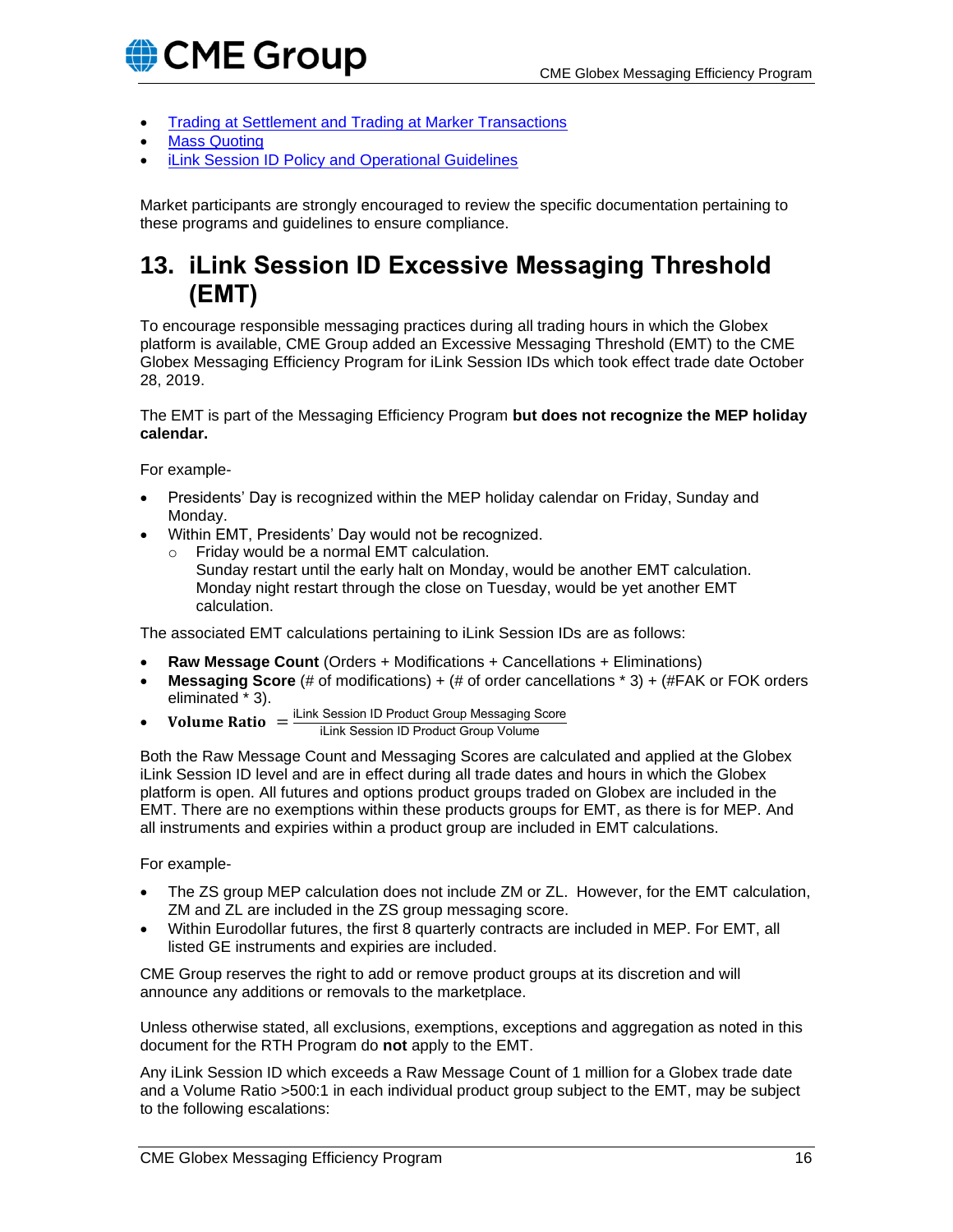

- \$10,000 surcharge per occurrence.
- iLink Session port closure with accompanying \$1,000 port closure fee.

iLink Session ports will be reopened upon Global Command Center (GCC) determination that the detrimental behavior has been corrected.

The GCC will require a written explanation ensuring the customer has a complete understanding of the system failure.

In addition to the explanation, the GCC will require detailed information as to what mitigating and programmatic steps the customer will put in place to ensure the offending activity does not occur again.

Subsequent surcharges and any port closure will trigger a referral to Market Regulation for consideration of charges for the violation of Exchange rules.

### <span id="page-16-0"></span>**14. Globex Firm ID Excessive Messaging Threshold (EMT)**

To encourage responsible messaging practices during all trading hours in which the Globex platform is available, CME Group added an Excessive Messaging Threshold (EMT) to the CME Globex Messaging Efficiency Program for Globex Firm IDs which take effect January 26, 2020.

The EMT is part of the Messaging Efficiency Program **but does not recognize the MEP holiday calendar.**

For example-

- Presidents' Day is recognized within the MEP holiday calendar on Friday, Sunday and Monday.
- Within EMT, Presidents' Day would not be recognized.

Friday would be a normal EMT calculation.

Sunday restart until the early halt on Monday, would be another EMT calculation. Monday night restart through the close on Tuesday, would be yet another EMT calculation

The associated EMT calculations pertaining to Globex Firm IDs are as follows:

- **Raw Message Count** (Orders + Modifications + Cancellations + Eliminations)
- **Messaging Score** (# of modifications) + (# of order cancellations \* 3) + (#FAK or FOK orders eliminated \* 3).
- Volume Ratio  $=$   $\frac{\text{Globex Firm ID Product Group Message Score}}{\text{Clobex Firm ID Product Group Volume}}$ Globex Firm ID Product Group Volume

Both the Raw Message Count and Messaging Scores are calculated and applied at the Globex Firm ID level and are in effect during all trade dates and hours in which the Globex platform is open. All futures and options product groups traded on Globex are included in the EMT. There are no exemptions within these products groups for EMT, as there is for MEP. And all instruments and expiries within a product group are included in EMT calculations.

For example-

- The ZS group MEP calculation does not include ZM or ZL. However, for the EMT calculation, ZM and ZL are included in the ZS group messaging score.
- Within Eurodollar futures, the first 8 quarterly contracts are included in MEP. For EMT, all listed GE instruments and expiries are included.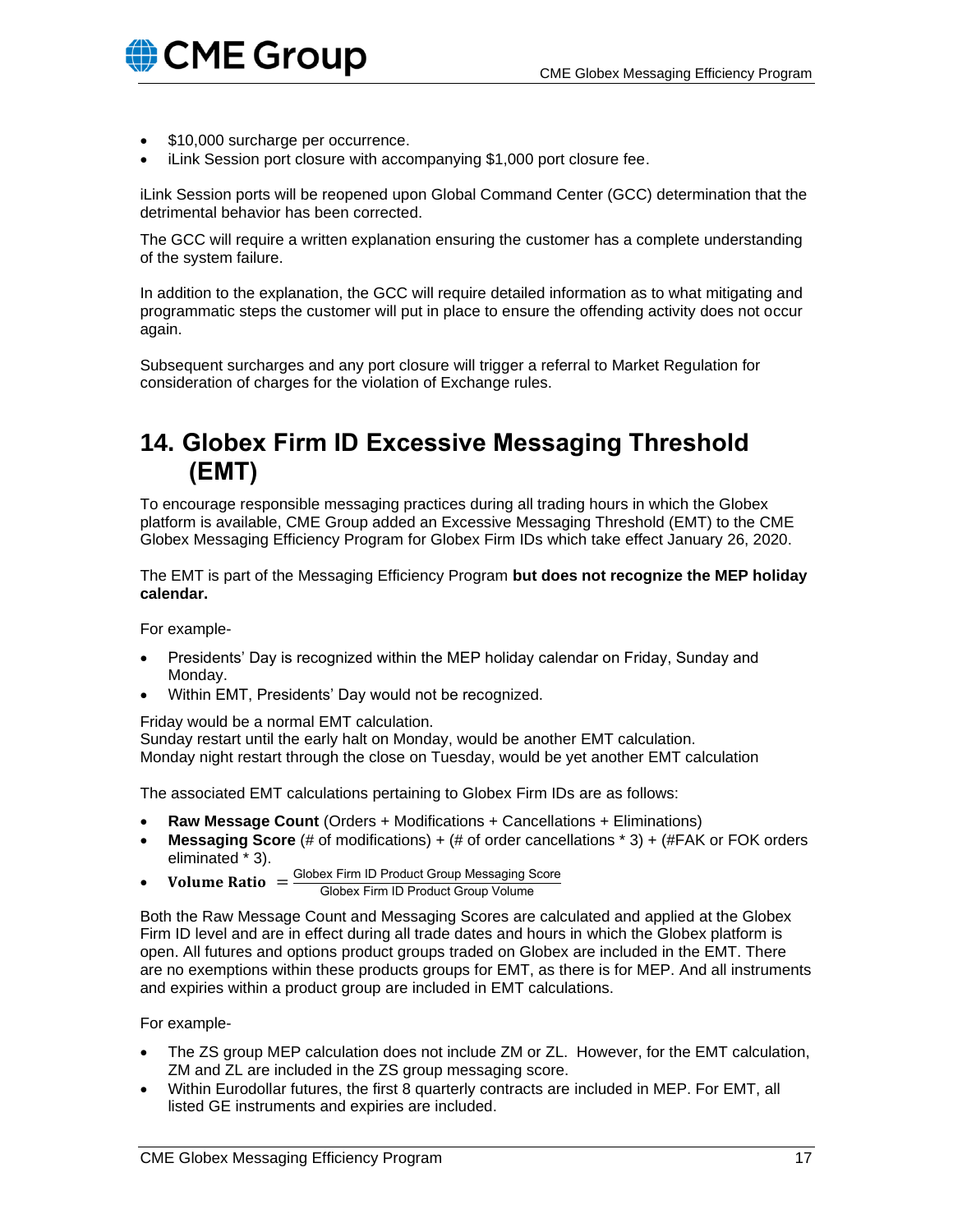

CME Group reserves the right to add or remove product groups at its discretion and will announce any additions or removals to the market place.

Unless otherwise stated, all exclusions, exemptions, exceptions and aggregation as noted in this document for the RTH Program do **not** apply to the EMT.

Any Globex Firm ID which exceeds a Raw Message Count of 10 million for a Globex trade date and a Volume Ratio >500:1 in each individual product group subject to the EMT, may be subject to the following escalations:

- \$10,000 surcharge per occurrence.
- iLink Session port closure with accompanying \$1,000 port closure fee.

iLink Session ports will be reopened upon Global Command Center (GCC) determination that the detrimental behavior has been corrected.

The GCC will require a written explanation ensuring the customer has a complete understanding of the system failure.

In addition to the explanation, the GCC will require detailed information as to what mitigating and programmatic steps the customer will put in place to ensure the offending activity does not occur again.

Subsequent surcharges and any port closure will trigger a referral to Market Regulation for consideration of charges for the violation of Exchange rules.

#### <span id="page-17-0"></span>**15. Partner Exchanges**

The breadth of products available on CME Globex continues to grow, including the regular listing of new CME Group exchange products and products of our global exchange partners.

To promote efficient messaging and foster high quality, liquid markets, each Partner Exchange, in coordination with CME Group, is responsible for determining appropriate messaging practices for its Globex-listed products.

CME Group may publish and administer this Program on behalf of a Partner Exchange; however, the Program Product Group Benchmarks are governed by the rules of the Partner Exchange listing the product group.

### <span id="page-17-1"></span>**Appendix A - Sample Globex firm Notice**

The following is a sample notice sent by CME Group to Clearing Firm administrators and registered Globex firm individuals in the event of a Messaging Efficiency Program infraction.

CME Globex Messaging Efficiency Program ticket number **xxxxxx**. Please reference this number when submitting a Request for Waiver (RFW).

In accordance with the CME Globex Messaging Efficiency Program (Program), this notice details potential surcharges levied by CME Group as a result of your Volume Ratio having exceeded the Product Group Benchmarks on the CME Globex platform. Please utilize the Firm Administrator Dashboard to obtain specific messaging details. It is advised that you communicate relevant information to parties whose messaging contributed to exceeding the established Product Group Benchmarks in an effort to avoid surcharges.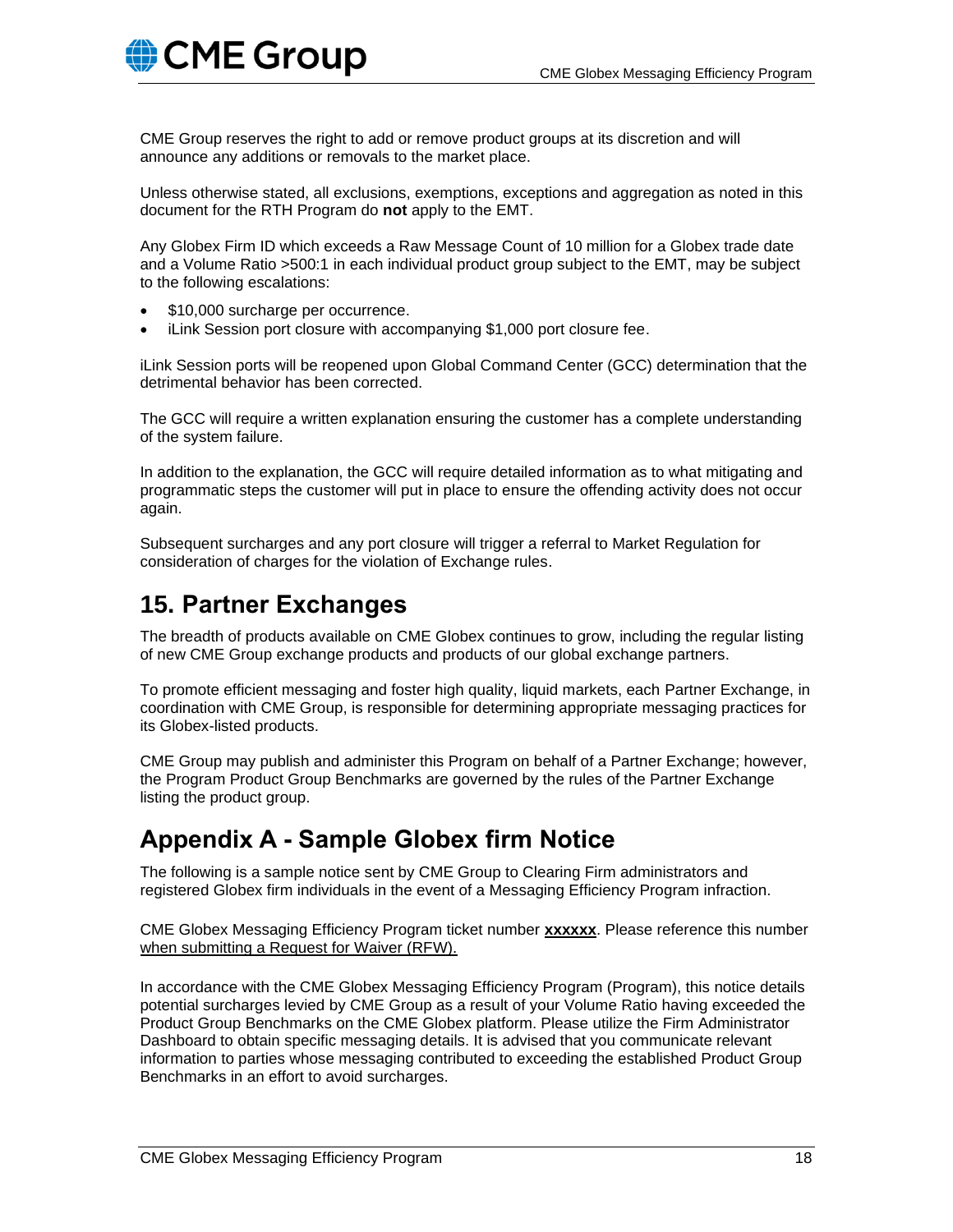

- 1. Your trading activity has exceeded Product Group Benchmarks on:
	- o Trade Date:
	- o For the Following Product Group:
	- o Volume Ratio greater than six times the listed Product Group Benchmark: (No or Yes)
	- o Potential Surcharge: **\$1000.00**
- 2. The last prior date that your firm exceeded Product Group Benchmarks was:

CME Group will additionally measure each Globex firm's monthly Volume Ratio. A Globex firm's daily surcharges during a given month will be waived if its Volume Ratio for the entirety of the month is less than or equal to the listed Product Group Benchmark. However, such waivers will not apply to surcharges for daily Volume Ratios greater than six times the listed Product Group Benchmark.

If you believe that there are well justified reasons for the breach of the cited Messaging Efficiency Program Product Group Benchmark threshold that warrant reconsideration of the surcharge, you may submit a Request for Waiver that includes the detailed basis for the request, as well as any steps taken to ensure future compliance with the Messaging Efficiency Program. The Request for Waiver must also include the Messaging Efficiency Program ticket number and the date of the occurrence.

Requests for reconsideration of surcharges may be sent via email to [messagingprogramwaivercommittee@cmegroup.com](mailto:messagingprogramwaivercommittee@cmegroup.com) or entered into the Firm Administrator Dashboard and must be received within 10 business days following the last calendar day of the month in which the surcharge was incurred.

Thank you for your cooperation in addressing the cited messaging issues and ensuring compliance with the CME Group Messaging Efficiency Programs.

If you have any questions, please refer to the **CME Globex Messaging Efficiency Program** or contact the following:

- [Global Command Center \(GCC\)](mailto:messagingpolicysupport@cmegroup.com) at 1.800.438.8616.
- [Global Account Management](mailto:globexaccountmanagement@cmegroup.com) at 312.634.8700, or +44 203 379 3754 in [Europe](mailto:GAMEMEA@cmegroup.com) or +65- 6593-5555 in [Asia.](mailto:GAMASIA@cmegroup.com)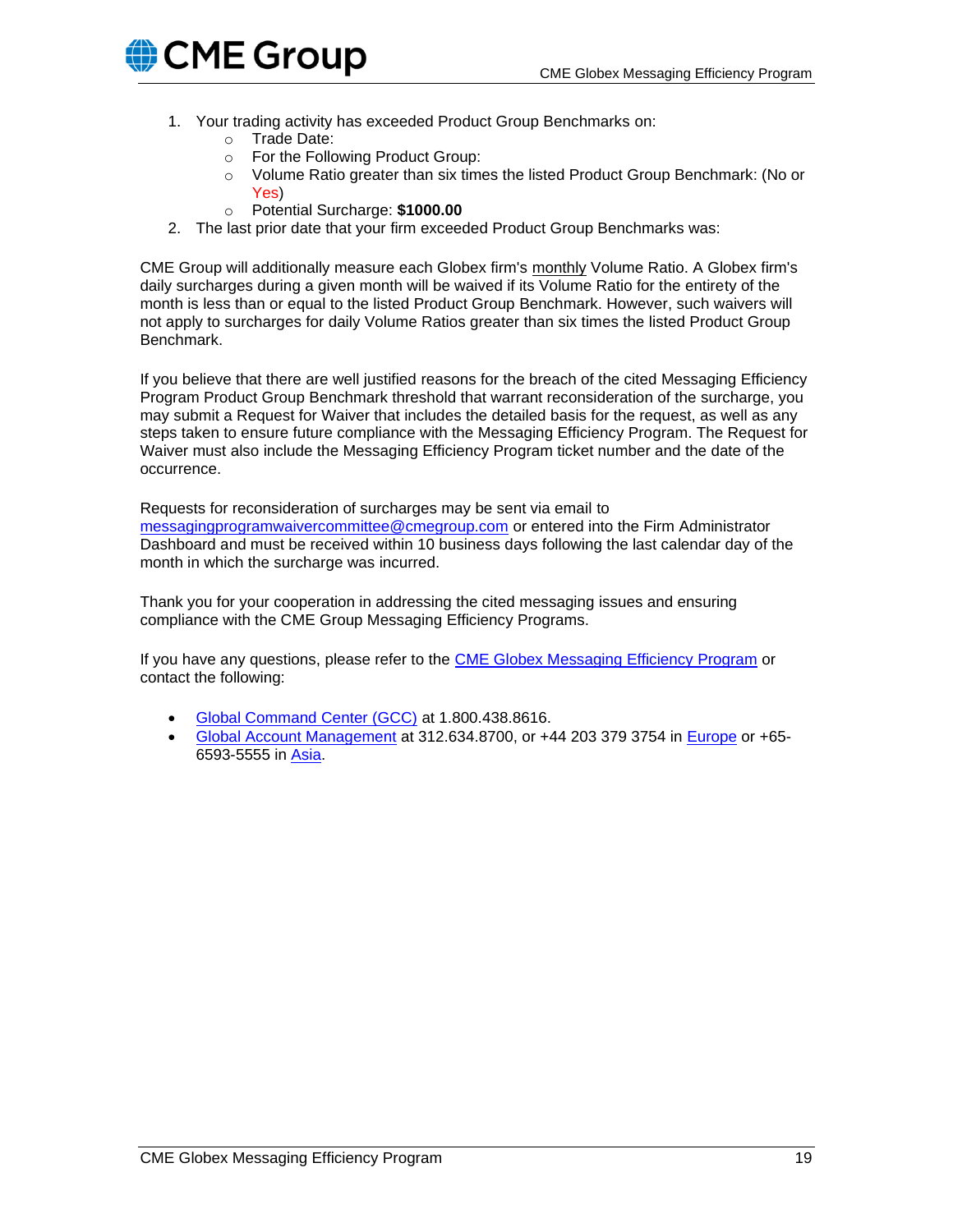

## <span id="page-19-0"></span>**Appendix B - Case Examples**

#### **Pass 1: Pass Daily Volume Ratio ≤ Product Group Benchmark**

- Product Group = ES
- Product Group Benchmark = 10 (Tier 1)
- Globex firm activity:

| Raw<br><b>Messaging</b> | Raw<br><b>Messaging</b><br><b>Tier</b> | <b>New</b><br><b>Orders</b> | Order<br><b>Modifications</b> | Order<br><b>Cancellations</b> | <b>FAK/FOK</b><br><b>Orders</b> | <b>Messaging</b><br><b>Score</b> | <b>Volume</b> |
|-------------------------|----------------------------------------|-----------------------------|-------------------------------|-------------------------------|---------------------------------|----------------------------------|---------------|
| 100.000                 |                                        | 10.000                      | 89,000                        | 500                           | 500                             | 92,000                           | 20,000        |

- Globex firm Messaging Score calculation:  $\circ$  (89,000\*1) + (500\*3) + (500\*3) = 92,000
- Pass Volume Ratio test:

 $4.6 < 10$ 20,000  $\frac{92,000}{20,000} = 4.6 <$ 

• Surcharge fee does not apply as Volume Ratio of 4.6 does not exceed Product Group Tier 1 Benchmark of 10.

#### **Pass 2: Pass Daily Volume Ratio = Tier 2 Product Group Benchmark**

- Product Group = ES
- Product Group Benchmark = 20 (Tier 2)
- Globex firm activity:

| Raw<br><b>Messaging</b> | Raw<br><b>Messaging</b><br>Tier | <b>New</b><br><b>Orders</b> | Order<br><b>Modifications</b> | Order<br><b>Cancellations</b> | <b>FAK/FOK</b><br><b>Orders</b> | <b>Messaging</b><br><b>Score</b> | <b>Volume</b> |
|-------------------------|---------------------------------|-----------------------------|-------------------------------|-------------------------------|---------------------------------|----------------------------------|---------------|
| 45.000                  | _                               | 25,000                      | 5.000                         | 10.000                        | 5.000                           | 50,000                           | 5,000         |

- Globex firm Messaging Score calculation:  $\circ$  (5,000\*1) + (10,000\*3) + (5,000\*3) = 50,000
- Pass Volume Ratio test:

$$
\frac{50,000}{5,000} = 10.0 \le 20
$$

• Surcharge fee does not apply as Volume Ratio of 10 does not exceed Product Group Tier 2 Benchmark of 20.

#### **Pass 3: Pass Daily Volume Ratio = Tier 3 Product Group Benchmark**

- Product Group = ES
- Product Group Benchmark = 30 (Tier 3)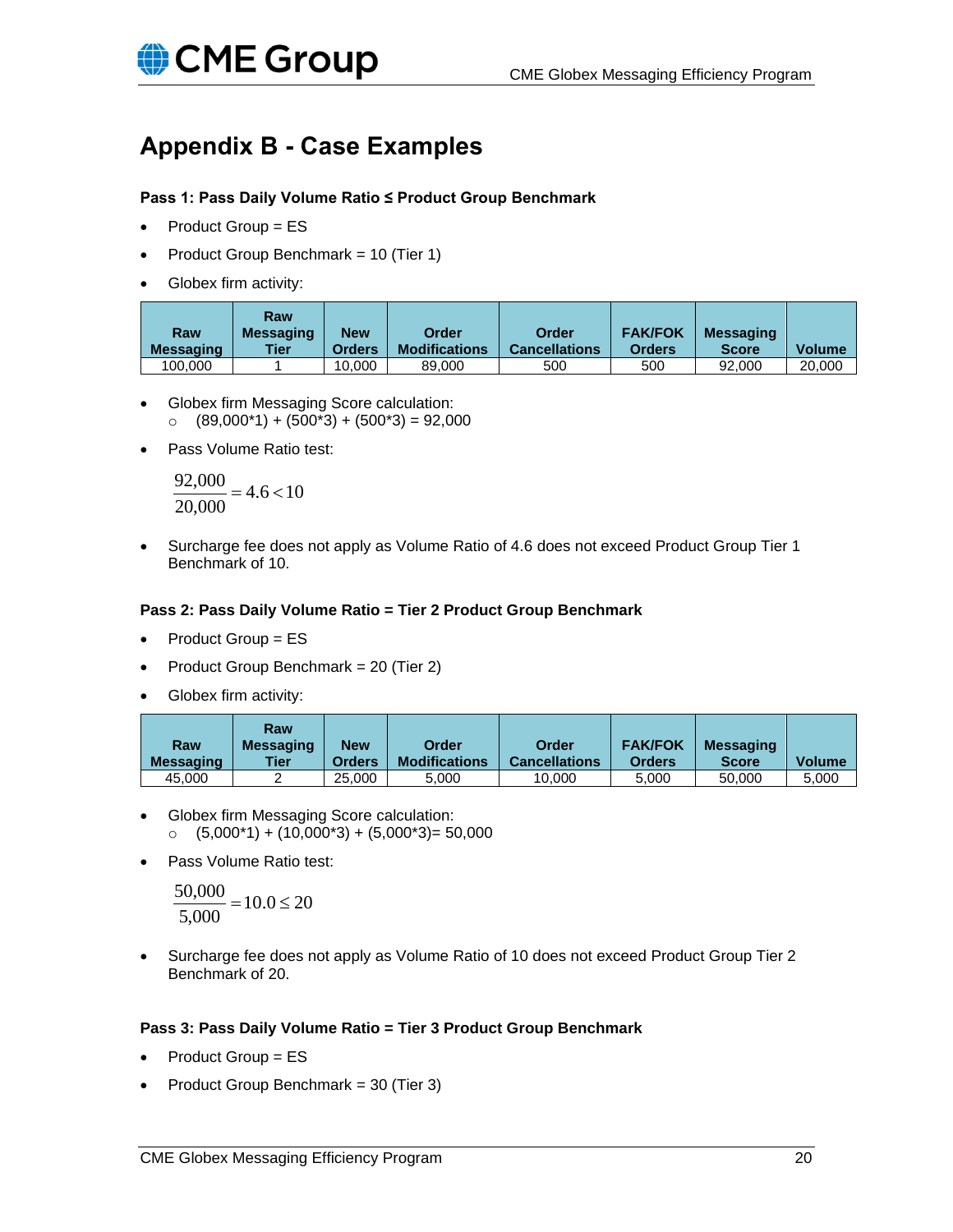

• Globex firm activity:

|                         | Raw                      |                             |                               |                               |                          |                                  |               |
|-------------------------|--------------------------|-----------------------------|-------------------------------|-------------------------------|--------------------------|----------------------------------|---------------|
| Raw<br><b>Messaging</b> | <b>Messaging</b><br>Tier | <b>New</b><br><b>Orders</b> | Order<br><b>Modifications</b> | Order<br><b>Cancellations</b> | <b>FAK/FOK</b><br>Orders | <b>Messaging</b><br><b>Score</b> | <b>Volume</b> |
| 21.000                  | ັ                        | 12.000                      | 3.000                         | 5.000                         | .000                     | 21,000                           | 2.000         |

- Globex firm Messaging Score calculation:  $\circ$  (3,000\*1) + (5,000\*3) + (1,000\*3) = 21,000
- Pass Volume Ratio test:

$$
\frac{21,000}{2,000} = 10.5 < 30
$$

• Surcharge fee does not apply as Volume Ratio of 10.5 does not exceed Product Group Tier 3 Benchmark of 30.

#### **Pass 0: Pass Low Message Count**

- The number of messages by the Globex firm in a specific product group is below the minimum message count threshold.
- Product Group = ES
- Product Group Benchmark = N/A
- Globex firm activity:

| Raw<br><b>Messaging</b> | Raw<br><b>Messaging</b><br>Tier | <b>New</b><br><b>Orders</b> | Order<br><b>Modifications</b> | <b>Order</b><br><b>Cancellations</b> | <b>FAK/FOK</b><br><b>Orders</b> | <b>Messaging</b><br><b>Score</b> | <b>Volume</b> |
|-------------------------|---------------------------------|-----------------------------|-------------------------------|--------------------------------------|---------------------------------|----------------------------------|---------------|
| 10.000                  | N/A                             | 8.400                       | .000                          | 500                                  | 100                             | 2.800                            | 100           |

- Globex firm Messaging Score calculation: o N/A
- Surcharge fee does not apply as 10,000 Raw Messaging< 20,000 messaging threshold and is therefore automatically exempt from the Product Group Benchmark.

#### **Pass: Calendar Month Volume Ratio Exemption; Tier 1 Product Group Benchmark**

- A Globex firm's Volume Ratio for the entirety of a calendar month is less than or equal to the listed Product Group Benchmark in the applicable messaging tier.
- Product Group = ES
- Product Group Benchmark = 10 (Tier 1)
- Globex firm activity for the entire calendar month:

|                  | Raw              |               |                      |                      |                |                  |               |
|------------------|------------------|---------------|----------------------|----------------------|----------------|------------------|---------------|
| Raw              | <b>Messaging</b> | <b>New</b>    | Order                | Order                | <b>FAK/FOK</b> | <b>Messaging</b> |               |
| <b>Messaging</b> | Tier             | <b>Orders</b> | <b>Modifications</b> | <b>Cancellations</b> | <b>Orders</b>  | <b>Score</b>     | <b>Volume</b> |
| .570.000         |                  | 500,000       | .000.000             | 60,000               | 10.000         | 1.210.000        | 405.000       |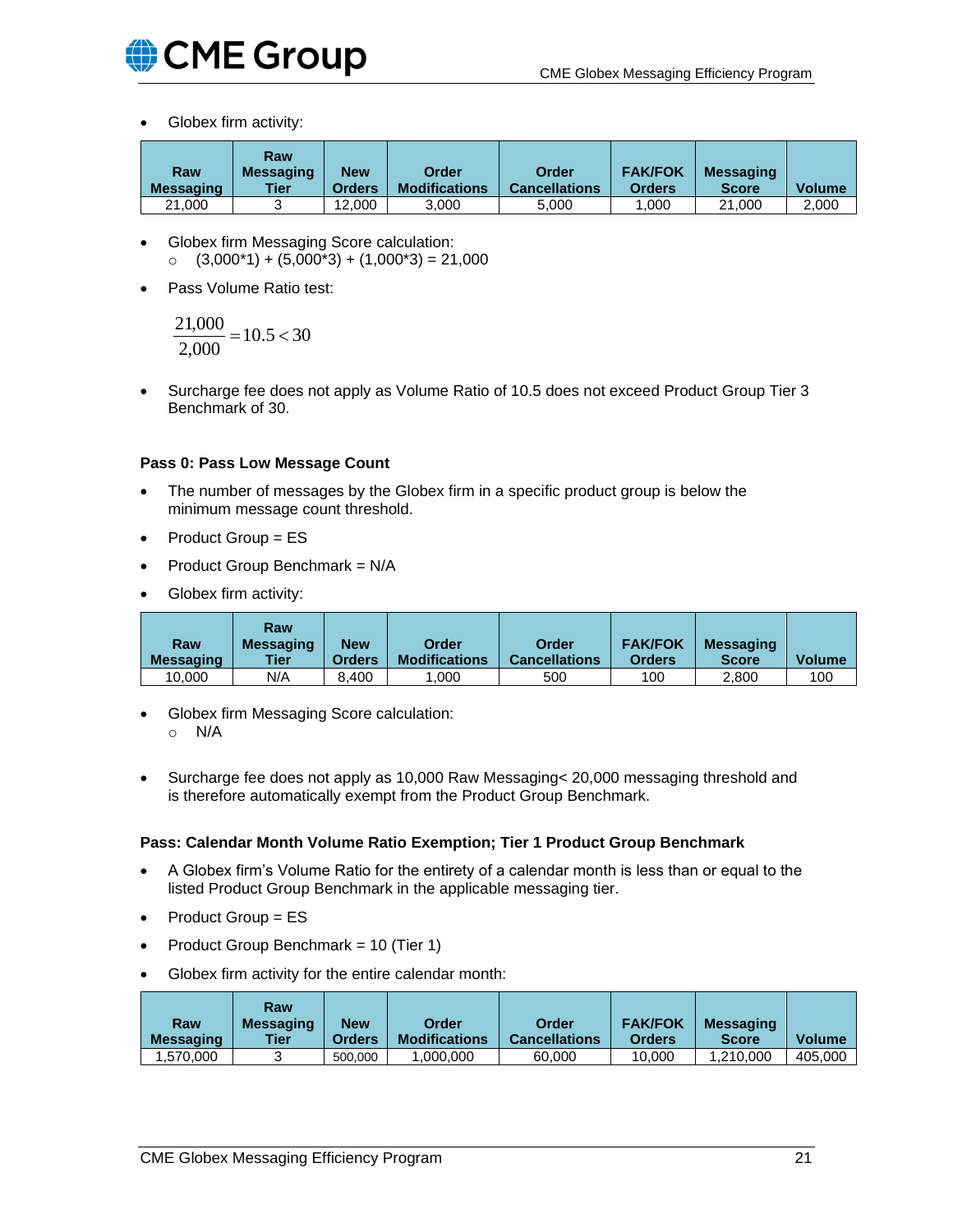

- Calendar days where raw messaging occurred: 20
	- $\circ$  Average Daily Messaging = 78,500
	- $\circ$  Volume Ratio never exceeded 6x the Tier 1 Product Group Benchmark on any calendar day where messaging occurred.
- Globex firm Messaging Score calculation for the calendar month:
	- $(1,000,000^*) + (60,000^*) + (10,000^*) = 1,210,000$
- Pass Volume Ratio test:

$$
\frac{1,210,000}{405,000} = 2.9 < 10
$$

• All daily surcharges for a calendar month are waived as the Globex firm's monthly messaging score for the applicable calendar month does not exceed Tier 1 Product Group Benchmark of 10 and there no daily Product Group Volume Ratios greater than six times the listed Product Group Benchmark at the applicable tier level for the product group on the day which the violation occurred.

#### **Fail 1: Fail Volume Ratio**

- Market participant exceeds Product Group Benchmark in any of the three messaging tiers.
- Product Group = ES
- Product Group Benchmark = 10 (Tier 1)
- Globex firm activity:

| <b>Raw</b><br><b>Messaging</b> | Raw<br><b>Messaging</b><br><b>Tier</b> | <b>New</b><br><b>Orders</b> | Order<br><b>Modifications</b> | Order<br><b>Cancellations</b> | <b>FAK/FOK</b><br><b>Orders</b> | <b>Messaging</b><br><b>Score</b> | <b>Volume</b> |
|--------------------------------|----------------------------------------|-----------------------------|-------------------------------|-------------------------------|---------------------------------|----------------------------------|---------------|
| 122.000                        |                                        | 61.000                      | 20,000                        | 40.000                        | .000                            | 143,000                          | 10.000        |

- Globex firm Messaging Score calculation  $O (20,000<sup>*</sup>1) + (40,000<sup>*</sup>3) + (1,000<sup>*</sup>3) = 143,000$
- Daily Messaging Scoring Tier = 1
- Fail Volume Ratio test:

$$
\frac{143,000}{10,000} = 14.3 > 10
$$

• Surcharge fee pending. Three different exemption possibilities:

1. Globex firms are automatically eligible for the waiver of two daily surcharges per calendar month, per exchange grouping (CME/CBOT and NYMEX/COMEX).

2. CME Group applies Calendar Month Ratio exemption as the monthly Volume Ratio ≤ the Product Group Benchmark.

<span id="page-21-0"></span>3. Firm may submit RFW. The decision regarding the waiver request will be dependent on the reason for exceeding the Product Group Benchmark.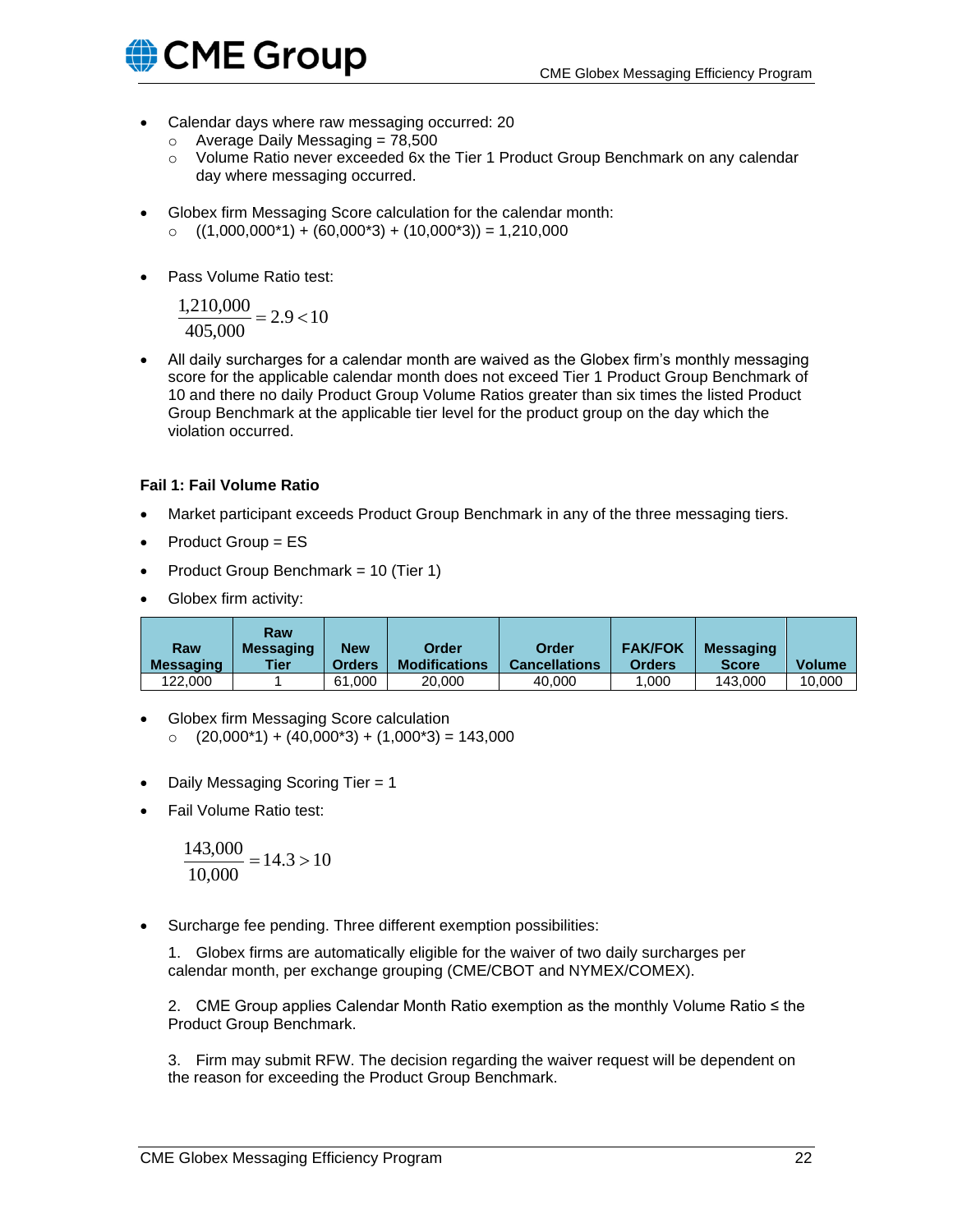#### **Mass Quote Maximum Aggregate Resting Quote Quantity**

- Participant A has three Mass Quote-eligible tag 49 SenderCompIDs for the ZE instrument group (Eurodollar options).
- All three tag 49 SenderCompIDs are quoting top of book in the front month at-the-money call option.
- The sum of the quotes across all three tag 49 SenderCompIDs must be equal to or less than the maximum order size, 49,999 lots.
	- o **Approved**
		- Tag 49 SenderCompID1 rests with 20,000 lots
		- Tag 49 SenderCompID2 rests with 20,000 lots
		- Tag 49 SenderCompID3 rests with 5,000 lots
	- o **Not Approved**
		- Tag 49 SenderCompID1 rests with 49,999 lots
		- Tag 49 SenderCompID2 rests with 20,000 lots
		- Tag 49 SenderCompID3 rests with 5,000 lots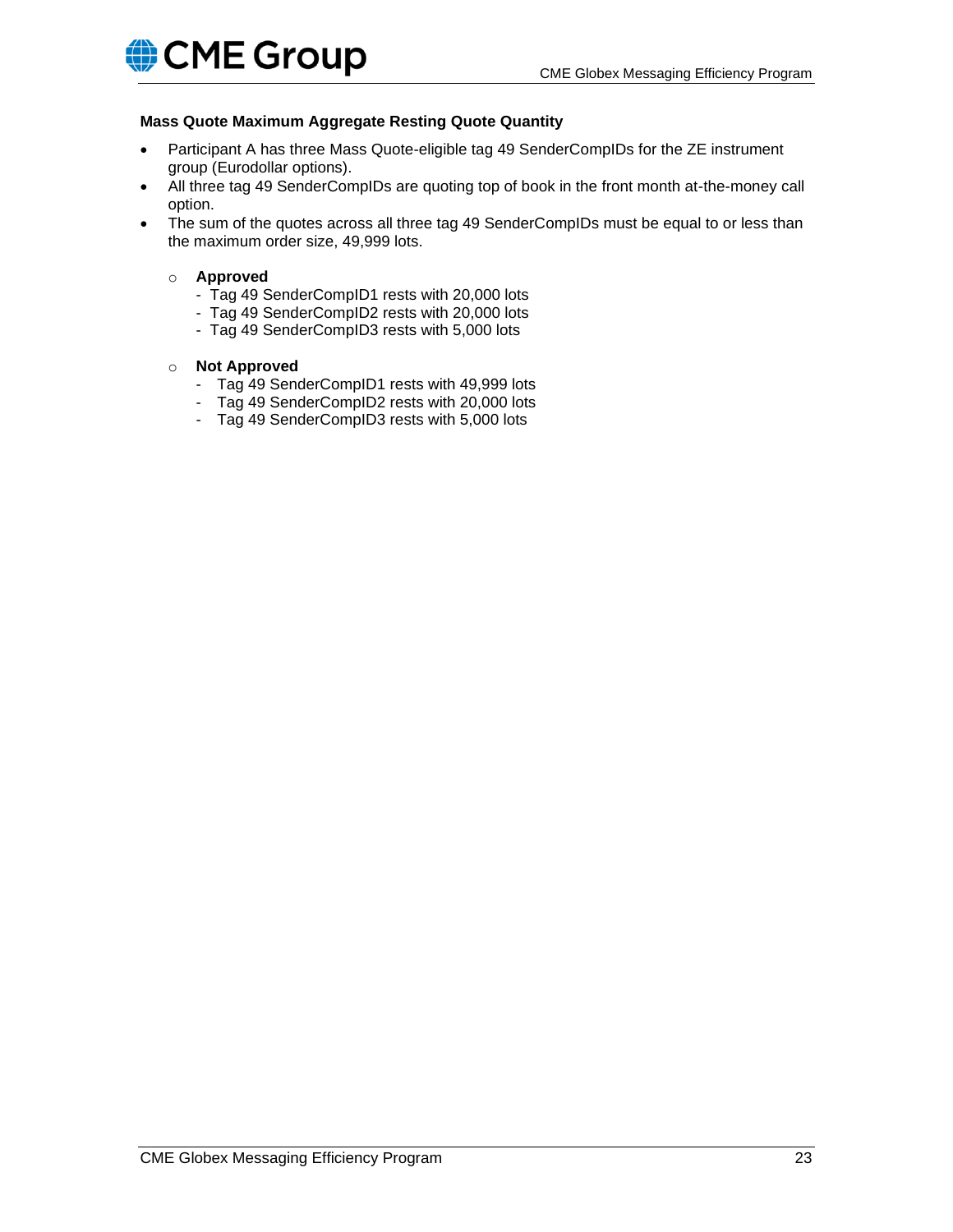# **Revision History**

| <b>Version</b>    | <b>Date</b> | <b>Author</b>          | <b>Description</b>                                                                                                                                                                                                                                                                                                                                                                                                                     |
|-------------------|-------------|------------------------|----------------------------------------------------------------------------------------------------------------------------------------------------------------------------------------------------------------------------------------------------------------------------------------------------------------------------------------------------------------------------------------------------------------------------------------|
| 7.0               | 8/2/2012    | <b>CR</b>              | Messaging Efficiency Program                                                                                                                                                                                                                                                                                                                                                                                                           |
| 7.1               | 8/24/2012   | CR                     | Revised Appendix A to state 6x PGB.                                                                                                                                                                                                                                                                                                                                                                                                    |
| $\overline{7.2}$  | 12/18/2012  | <b>CR</b>              | Revised trading hours, FADB messaging stat<br>availability, Messaging Controls link, and Appendix                                                                                                                                                                                                                                                                                                                                      |
| $\frac{7.3}{7.4}$ | 12/20/2012  | CR                     | <b>Revised RFW requirements</b>                                                                                                                                                                                                                                                                                                                                                                                                        |
|                   | 5/1/2013    | $\overline{\text{CR}}$ | Added holiday exemptions, Eurodollar market<br>maker information, secondary monthly calculation,<br>Asia GAM Hotline, Appendix A & case example<br>benchmarks.                                                                                                                                                                                                                                                                         |
| 7.5               | 8/1/2013    | <b>CR</b>              | Added daily exemption application at month end<br>and state 6x PGB.                                                                                                                                                                                                                                                                                                                                                                    |
| 7.6               | 8/12/2013   | CR                     | Revised surcharge monthly billing statement<br>verbiage. Added market maker exemption<br>verification.                                                                                                                                                                                                                                                                                                                                 |
| 7.7               | 11/1/2013   | <b>CR</b>              | Added surcharges for aggregated fails at Globex<br>firm level & back month grain exemptions.                                                                                                                                                                                                                                                                                                                                           |
| 7.8               | 11/5/2013   | <b>CR</b>              | Revised Messaging Controls hyperlink on page 8.                                                                                                                                                                                                                                                                                                                                                                                        |
| 7.9               | 1/9/2014    | CR                     | Revised page 7 holiday enforcement.                                                                                                                                                                                                                                                                                                                                                                                                    |
| 8.0               | 7/7/2014    | CR                     | Revised page 8 monthly ratio calculation.                                                                                                                                                                                                                                                                                                                                                                                              |
| 8.1               | 5/27/15     | <b>CR</b>              | Replaced the following hyper-links:<br>Holiday Calendar, GCC Port Closure, Trade at<br>Settlement, Mass Quoting, and iLink Session ID<br>Policy and Operational Guidelines.                                                                                                                                                                                                                                                            |
| 8.2               | 7/9/15      | CR                     | Removed Galax-C from the disclaimer.                                                                                                                                                                                                                                                                                                                                                                                                   |
| 8.3               | 2/8/16      | <b>CR</b>              | Revised verbiage in Section 4 and market maker<br>information in Section 9.                                                                                                                                                                                                                                                                                                                                                            |
| 8.4               | 6/30/16     | CR                     | Revised Section 2 to include Order Mass Action<br>weightings, added product group OP and Section 6<br>options information.                                                                                                                                                                                                                                                                                                             |
| 8.5               | 11/3/16     | CR                     | Revised page 5 to include KE                                                                                                                                                                                                                                                                                                                                                                                                           |
| 8.6               | 1/9/17      | $\overline{\text{CR}}$ | Revised section 2 to include FX futures serial<br>month exemptions.                                                                                                                                                                                                                                                                                                                                                                    |
| 8.7               | 4/10/17     | CR                     | Replaced executing firm reference with Globex firm.<br>Revised section 8 to reflect email notifications will<br>no longer contain attachment.                                                                                                                                                                                                                                                                                          |
| 8.8               | 12/8/17     | <b>CR</b>              | Revised section 6 to include mass quote maximum<br>aggregate resting quote quantity and associated<br>examples to Appendix B.                                                                                                                                                                                                                                                                                                          |
| 8.9               | 6/27/18     | <b>CR</b>              | Revised section 2 to reflect mass quote messaging<br>and associated volume are not counted in MEP.<br>Revised section 10 and Appendix B Use Case<br>Calendar Month Volume Ratio Exemption to state<br>waivers are not applied when daily Product Group<br>Volume Ratios greater than six times the listed<br>Product Group Benchmark at the applicable tier<br>level for the product group on the day which the<br>violation occurred. |